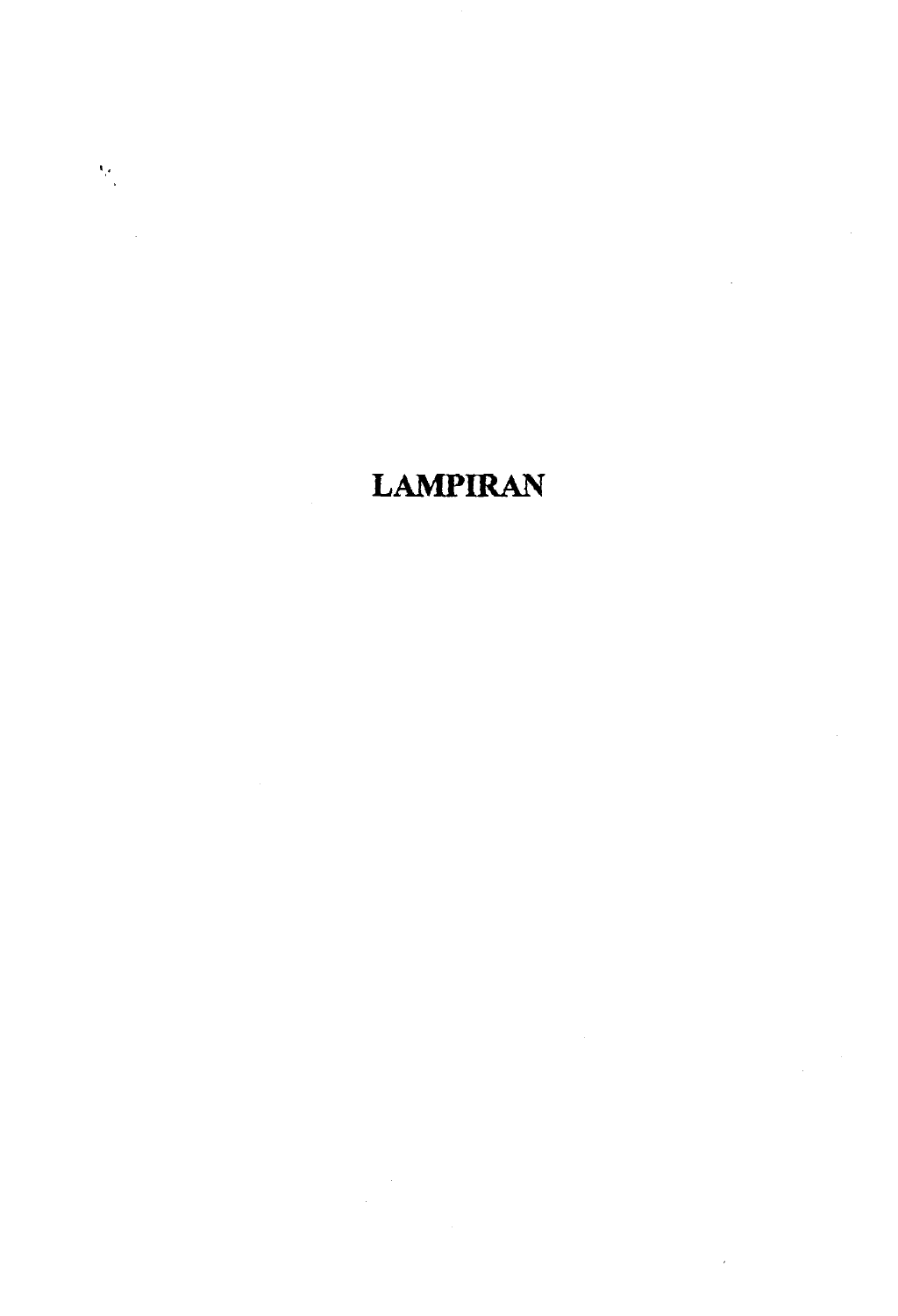### **PROGRAM LIST**

, .

<u>alian di seria di seria di seria di seria di seria di seria di seria di seria di seria di seria di seria di s</u> Program Alat Pemipil Jagung Otomatis Berbasis Mikrokontroler Windi Hapsari ( 5103002026 )  $\ddot{\cdot}$ motor\_getar equ pO.3 ; untuk menjatuhkanjagung motor AC equ ; untuk memipil jagung pO. I ; untuk menjalankan conveyor motor\_conveyor equ pO.2 sensor 1 equ p2.0 sensor 2 equ p2.1 sensor 3 equ p2.2 delay 1 equ 16h<br>delay 2 equ 17h delay 2 equ delay\_3 equ 18h org OOh mov  $p0, \#0$ ffh call DELAY IS call DELAY IS call DELAY 1S call DELAY 1S call DELAY 1S awal: elr motor \_getar ulang1: jb sensor 1,\$ call delaylama jb sensor\_1,ulang1 motor getar setb clr motor\_conveyor ulang2: jb sensor<sub>2,\$</sub> call delaylama jb sensor\_2,ulang2 setb motor\_conveyor elr motor ac ulang3: jb sensor 3,\$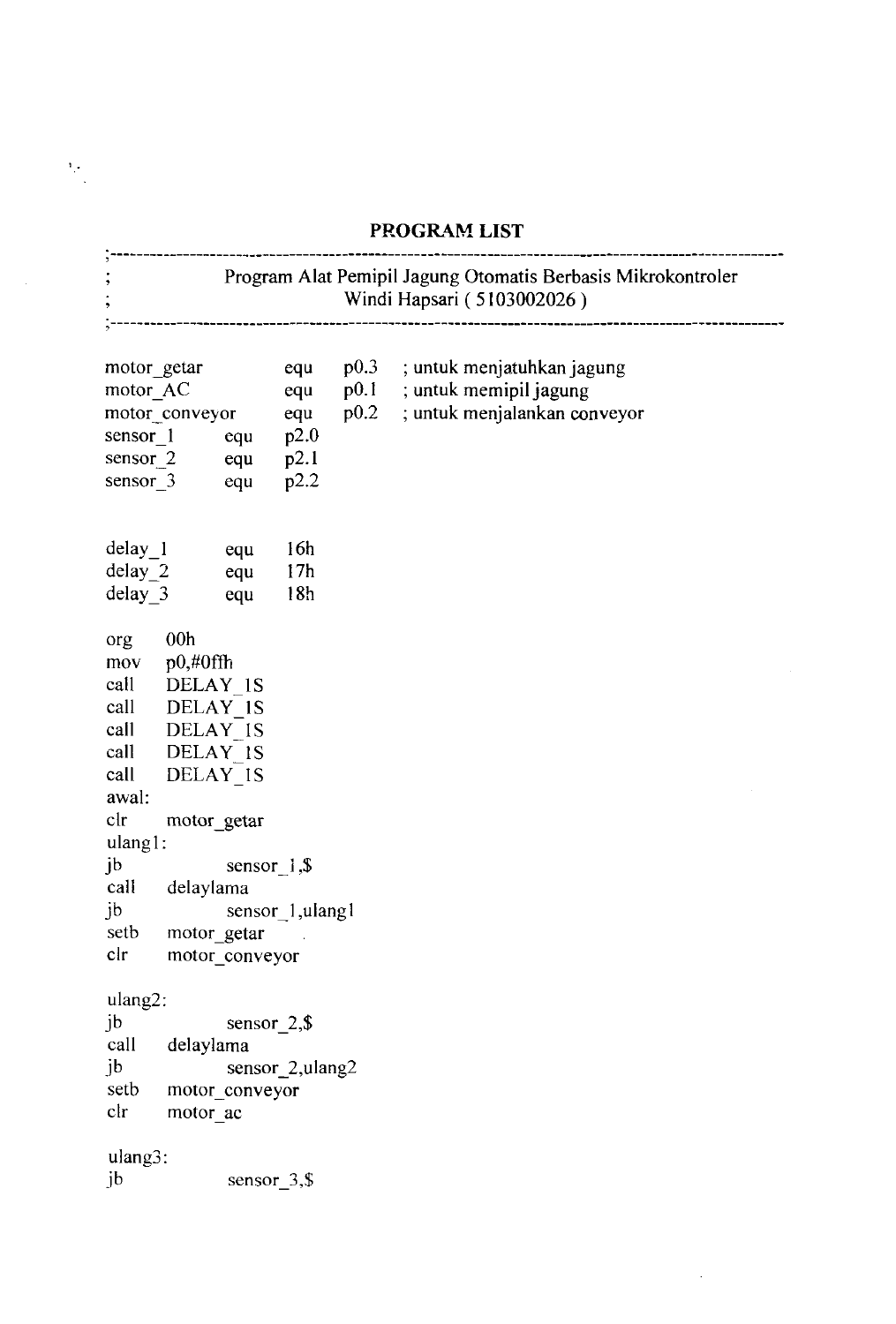| call<br>jb<br>setb<br>jmp | delaylama<br>motor ac<br>awal                                                                                               | sensor_3,ulang3            |            |                                                                                                           |  |
|---------------------------|-----------------------------------------------------------------------------------------------------------------------------|----------------------------|------------|-----------------------------------------------------------------------------------------------------------|--|
| delaylama:<br>ret         | mov $r2,#5$<br>dlama1:mov $r1, #100$<br>dlama2:mov $r0, #100$<br>$\frac{d}{dx}$ r0,\$<br>djnz r1, dlama2<br>djnz r2, dlamal |                            |            |                                                                                                           |  |
|                           | DELAY <sub>18</sub>                                                                                                         | $\mathcal{L}^{\text{max}}$ |            | MOV Delay 3,#8                                                                                            |  |
| <b>DELAY1</b><br>DELAY2   |                                                                                                                             | $\ddot{\cdot}$             | <b>RET</b> | $MOV$ Delay 2,#255<br>MOV Delay 1,#225<br>DJNZ Delay_1,\$<br>DJNZ Delay_2, DELAY2<br>DJNZ Delay 3, DELAY1 |  |

 $\sim 10$ 

 $\label{eq:2.1} \frac{1}{\sqrt{2\pi}}\sum_{i=1}^n\frac{1}{\sqrt{2\pi}}\sum_{i=1}^n\frac{1}{\sqrt{2\pi}}\sum_{i=1}^n\frac{1}{\sqrt{2\pi}}\sum_{i=1}^n\frac{1}{\sqrt{2\pi}}\sum_{i=1}^n\frac{1}{\sqrt{2\pi}}\sum_{i=1}^n\frac{1}{\sqrt{2\pi}}\sum_{i=1}^n\frac{1}{\sqrt{2\pi}}\sum_{i=1}^n\frac{1}{\sqrt{2\pi}}\sum_{i=1}^n\frac{1}{\sqrt{2\pi}}\sum_{i=1}^n\$ 

 $\label{eq:2.1} \frac{1}{\sqrt{2}}\int_{\mathbb{R}^3}\frac{1}{\sqrt{2}}\left(\frac{1}{\sqrt{2}}\right)^2\frac{1}{\sqrt{2}}\left(\frac{1}{\sqrt{2}}\right)^2\frac{1}{\sqrt{2}}\left(\frac{1}{\sqrt{2}}\right)^2\frac{1}{\sqrt{2}}\left(\frac{1}{\sqrt{2}}\right)^2.$ 

 $\mathcal{L}^{\text{max}}_{\text{max}}$ 

end

 $\frac{1}{2}$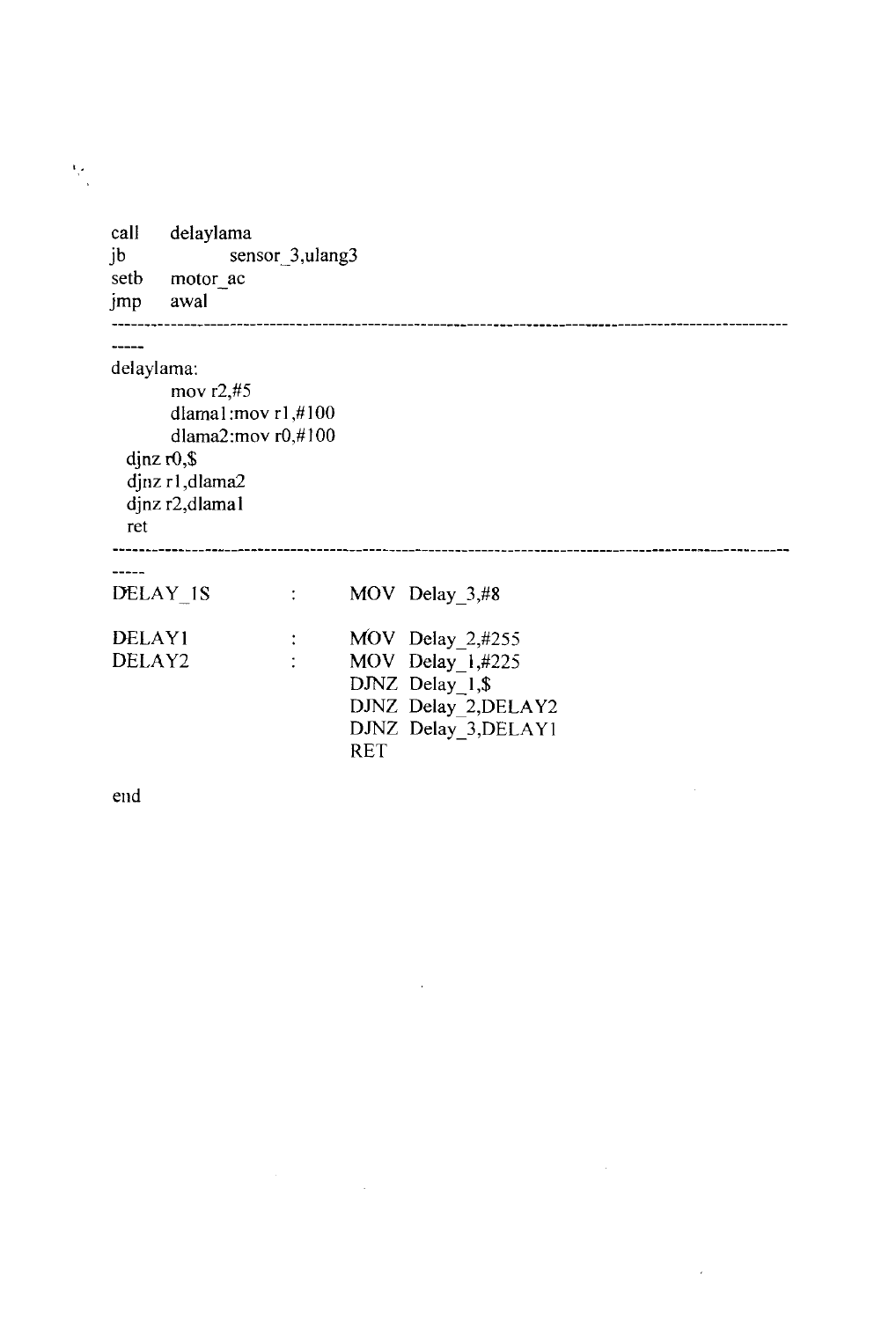## Gambar Rangkaian Lengkap

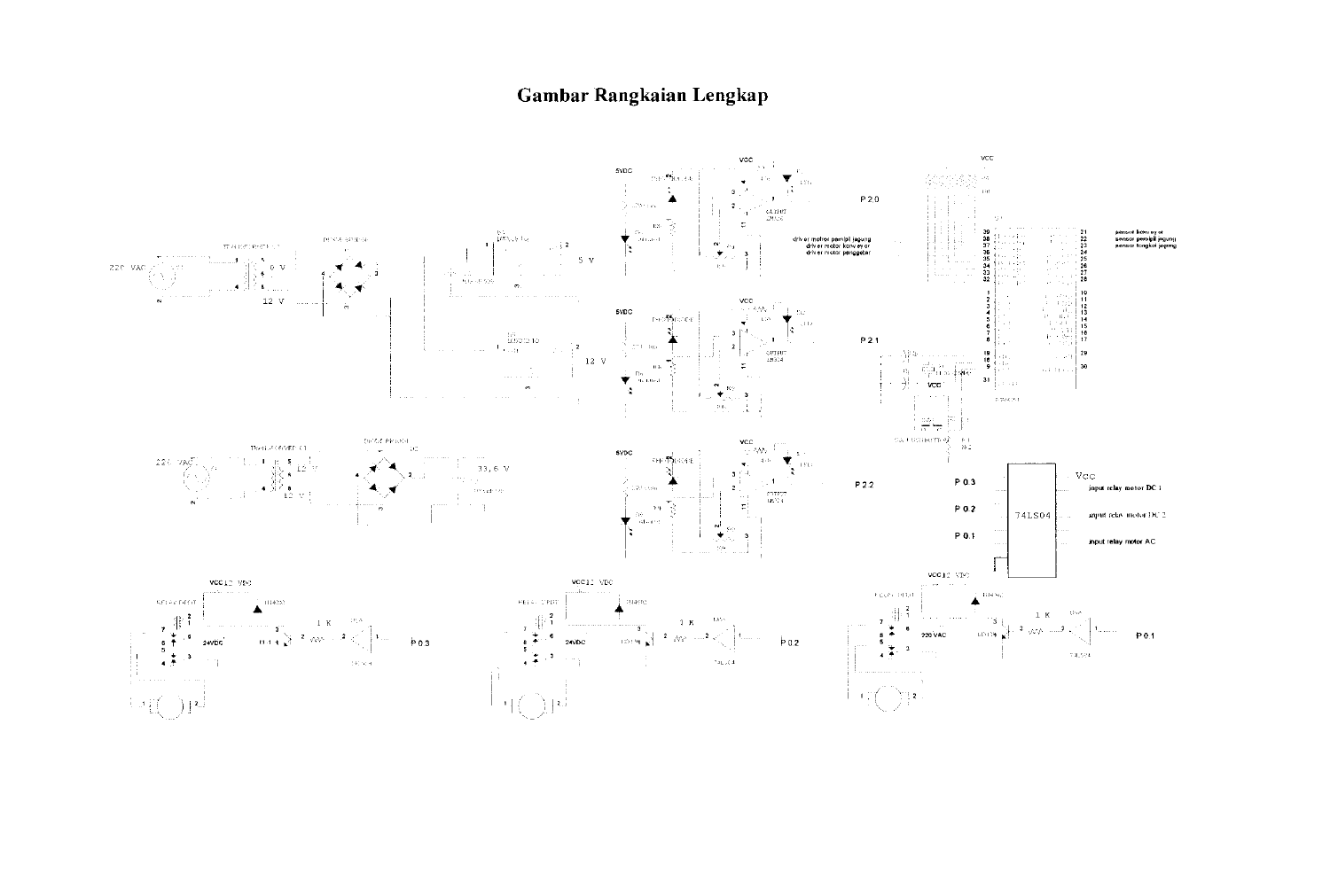

# **80135/137/139**

# **Medium Power Linear and Switching Applications**<br> **• Complement to BD136, BD138 and BD140 respectively** • Complement to B0136, B0138 and B0140 respectively *r'"* ~ .....



1 TO-126 1. Emitter 2.Collector 3.Base

# **NPN Epitaxial Silicon Transistor**

## **Absolute Maximum Ratings T<sub>C</sub>=25°C unless otherwise noted**

| Symbol                    |                                              | <b>Parameter</b> | Value       | Units |
|---------------------------|----------------------------------------------|------------------|-------------|-------|
| $V_{\text{CBO}}$          | Collector-Base Voltage                       | : BD135          | 45          | ν     |
|                           |                                              | : BD137          | 60          | v     |
|                           |                                              | : BD139          | 80          | v     |
| V <sub>CEO</sub>          | Collector-Emitter Voltage                    | : BD135          | 45          | v     |
|                           |                                              | $\div$ BD137     | 60          |       |
|                           |                                              | : BD139          | 80          | v     |
| $V_{EBO}$                 | Emitter-Base Voltage                         |                  | 5           | ν     |
| <sup>i</sup> c.           | Collector Current (DC)                       |                  | 1.5         | А     |
| $1_{\mathsf{CP}}$         | <b>Collector Current (Pulse)</b>             |                  | 3.0         | А     |
| <u>la</u>                 | <b>Base Current</b>                          |                  | 0.5         | А     |
| $\mathsf{P}_{\mathsf{C}}$ | Collector Dissipation ( $T_c$ =25°C)         |                  | 12.5        | w     |
| $P_C$                     | Collector Dissipation (T <sub>a</sub> =25°C) |                  | 1.25        | w     |
| $T_{\rm J}$               | Junction Temperature                         |                  | 150         | ۰C    |
| $\mathsf{T}_{\text{STG}}$ | Storage Temperature                          |                  | $-55 - 150$ | ۰C    |

## **Electrical Characteristics**  $T_C=25^\circ$ C unless otherwise noted

| Symbol              | <b>Parameter</b>                            | <b>Test Condition</b>                     | Min. | Typ. | Max. | <b>Units</b> |
|---------------------|---------------------------------------------|-------------------------------------------|------|------|------|--------------|
| $V_{CFO}$ (sus)     | Collector-Emitter Sustaining Voltage        |                                           |      |      |      |              |
|                     | : BD135                                     | $I_C = 30 \text{ mA}, I_B = 0$            | 45   |      |      | ν            |
|                     | $\pm$ BD137                                 |                                           | 60   |      |      | v            |
|                     | $\div$ BD139                                |                                           | 80   |      |      | v            |
| <sup>I</sup> сво    | <b>Collector Cut-off Current</b>            | $V_{CB}$ = 30V, $I_F$ = 0                 |      |      | 0.1  | μA           |
| <b>LEBO</b>         | <b>Emitter Cut-off Current</b>              | $V_{FR}$ = 5V, $I_C$ = 0                  |      |      | 10   | μA           |
| $h_{\rm FF1}$       | : ALL DEVICE<br>DC Current Gain             | $V_{CE}$ = 2V, $I_C$ = 5mA                | 25   |      |      |              |
| $h_{FF2}$           | : ALL DEVICE                                | $V_{CF}$ = 2V, $I_C$ = 0.5A               | 25   |      |      |              |
| $h_{FF3}$           | : BD135                                     | $V_{CF}$ = 2V, $I_C$ = 150 mA             | 40   |      | 250  |              |
|                     | : BD137, BD139                              |                                           | 40   |      | 160  |              |
| $V_{CE}$ (sat)      | <b>Collector-Emitter Saturation Voltage</b> | $I_C = 500 \text{mA}, I_R = 50 \text{mA}$ |      |      | 0.5  | v            |
| $V_{\text{RF}}(on)$ | Base-Emitter ON Voltage                     | $V_{CF}$ = 2V, $I_C$ = 0.5A               |      |      |      | v            |

# **h**<sub>FE</sub> Classification

| <b>Cloccin</b><br>ication |        | ιu     | . .   |
|---------------------------|--------|--------|-------|
| $n_{FE3}$                 | 100    | 160    | 0.00  |
|                           | 40     | $\sim$ | 100 ~ |
|                           | $\sim$ | $03 -$ | ∠ວບ   |

@2000 Fairchild Semiconductor International

Rev. A. February 2000

BD135/137/139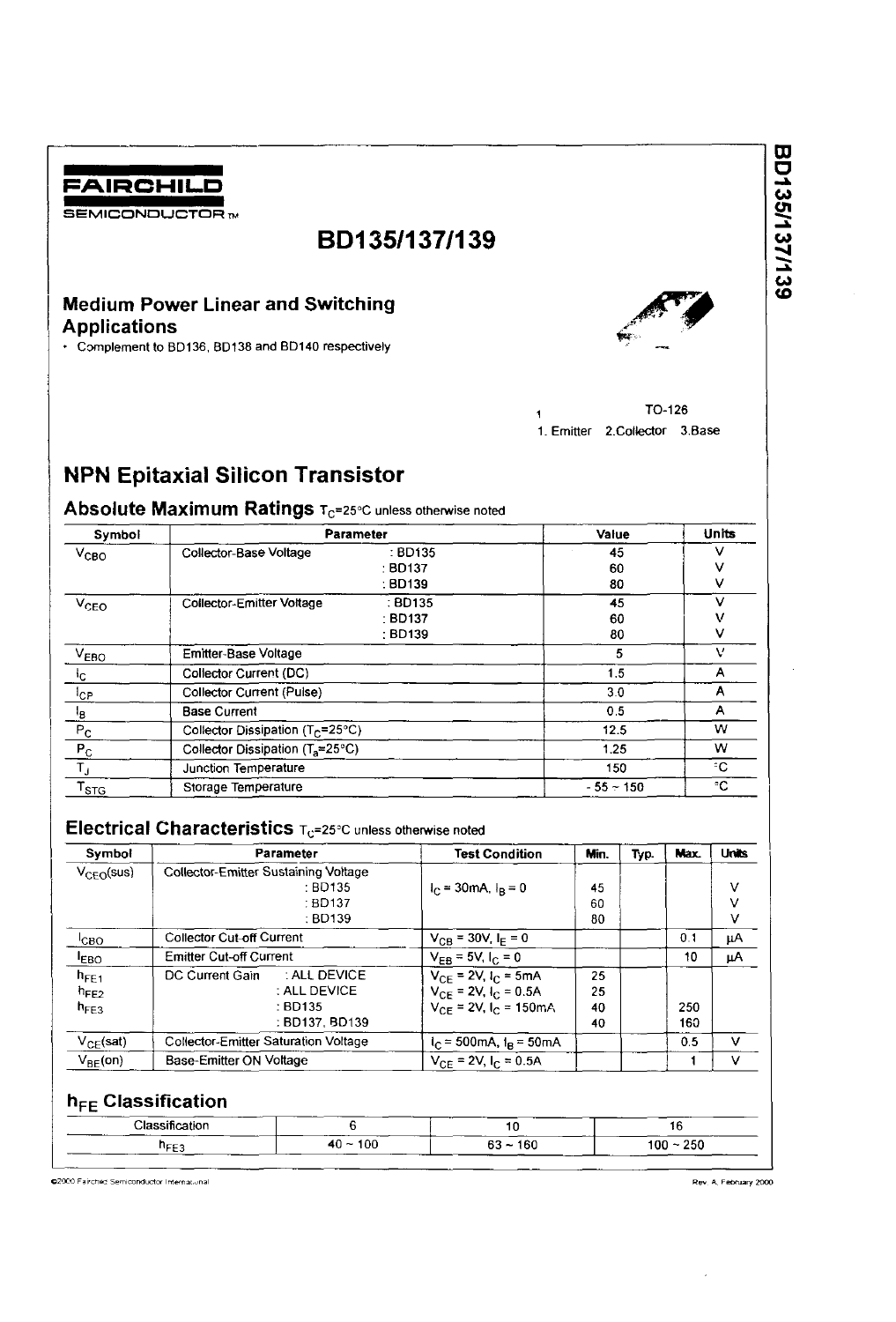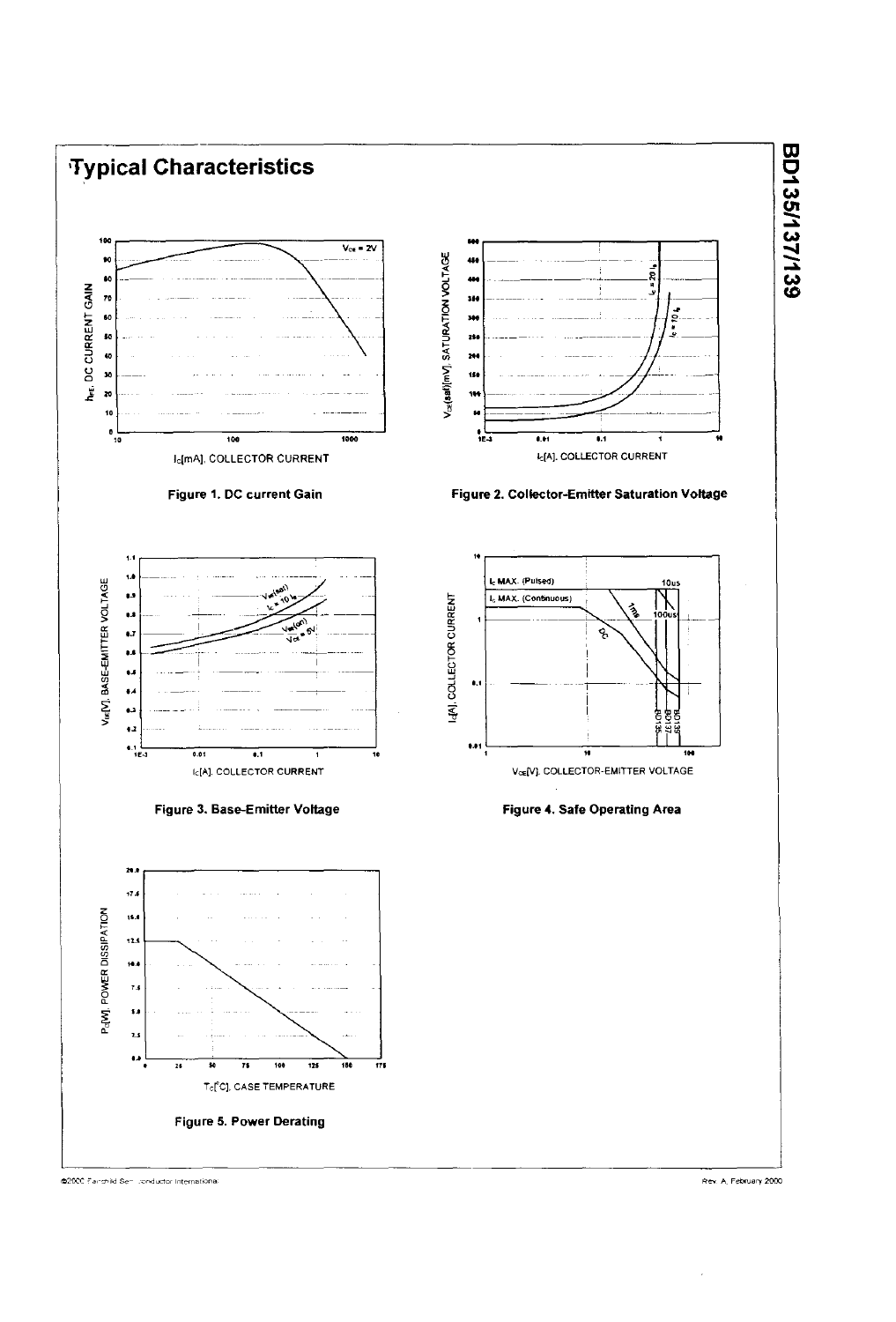

Rev. A. February 2000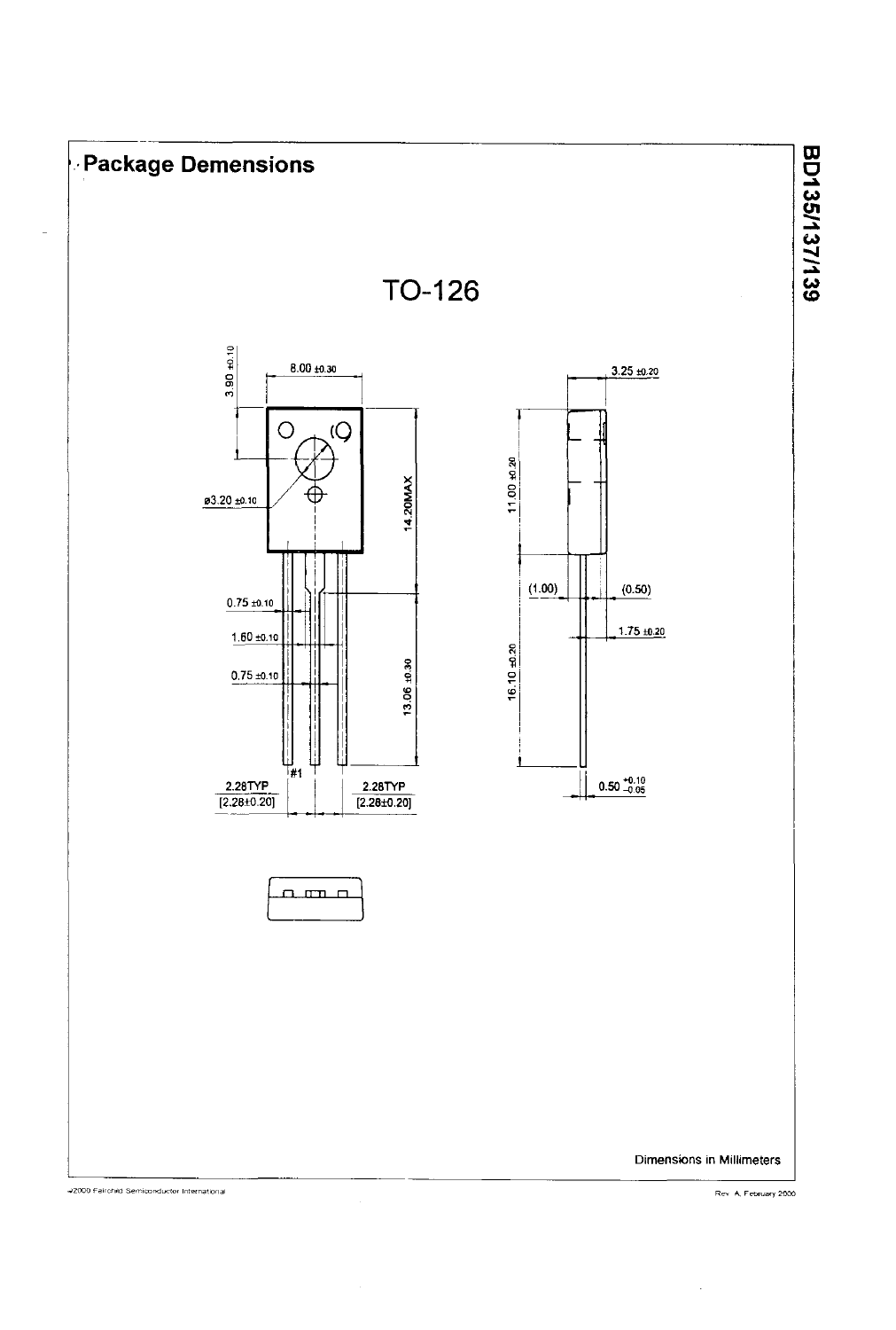The following are registered and unregistered trademarks Fairchild Semiconductor owns or is authorized to use and is not intended to be an exhaustive list of all such trademarks.

ACEx™ Bottomless™ CoolFET™ CROSSVOLT™  $F^2$ CMOS™ FACT'M FACT Quiet Series™ FASr® FASTr™ GTOTM

HiSeC™ ISOPLANAR'" **MICROWIRE™** POP™ PowerTrench® QFET™ QS™ Quiet Series TM SuperSOT™-3 SuperSOT™-6

SuperSOT<sup>™-8</sup> SyncFET™ TinyLogic™ UHC™ VCX<sup>™</sup>

#### DISCLAIMER

FAIRCHILD SEMICONDUCTOR RESERVES THE RIGHT TO MAKE CHANGES WITHOUT FURTHER NOTICE TO ANY PRODUCTS HEREIN TO IMPROVE RELIABILITY, FUNCTION OR DESIGN. FAIRCHILD DOES NOT ASSUME ANY LIABILITY ARISING OUT OF THE APPLICATION OR USE OF ANY PRODUCT OR CIRCUIT DESCRIBED HEREIN; NEITHER DOES IT CONVEY ANY LICENSE UNDER ITS PATENT RIGHTS, NOR THE RIGHTS OF OTHERS.

#### LIFE SUPPORT POLICY

FAIRCHILD'S PRODUCTS ARE NOT AUTHORIZED FOR USE AS CRITICAL COMPONENTS IN LIFE SUPPORT DEVICES OR SYSTEMS WITHOUT THE EXPRESS WRITIEN APPROVAL OF FAIRCHILD SEMICONDUCTOR INTERNATIONAL.

As used herein:

1. Life support devices or systems are devices or systems which, (a) are intended for surgical implant into the body, or (b) support or sustain life, or (c) whose failure to perform when properly used in accordance with instructions for use provided in the labeling, can be reasonably expected to result in Significant injury to the user.

2. A critical component is any component of a life support device or system whose failure to perform can be reasonably expected to cause the failure of the life support device or system, or to affect its safety or effectiveness.

#### PRODUCT STATUS DEFINITIONS

#### Definition of Tenns

| Datasheet Identification | <b>Product Status</b>     | <b>Definition</b>                                                                                                                                                                                                                 |
|--------------------------|---------------------------|-----------------------------------------------------------------------------------------------------------------------------------------------------------------------------------------------------------------------------------|
| Advance Information      | Formative or In<br>Design | This datasheet contains the design specifications for<br>product development. Specifications may change in<br>any manner without notice.                                                                                          |
| Preliminary              | <b>First Production</b>   | This datasheet contains preliminary data, and<br>supplementary data will be published at a later date.<br>Fairchild Semiconductor reserves the right to make<br>changes at any time without notice in order to improve<br>design. |
| No Identification Needed | <b>Full Production</b>    | This datasheet contains final specifications. Fairchild<br>Semiconductor reserves the right to make changes at<br>any time without notice in order to improve design.                                                             |
| Obsolete                 | Not In Production         | This datasheet contains specifications on a product<br>that has been discontinued by Fairchild semiconductor.<br>The datasheet is printed for reference information only.                                                         |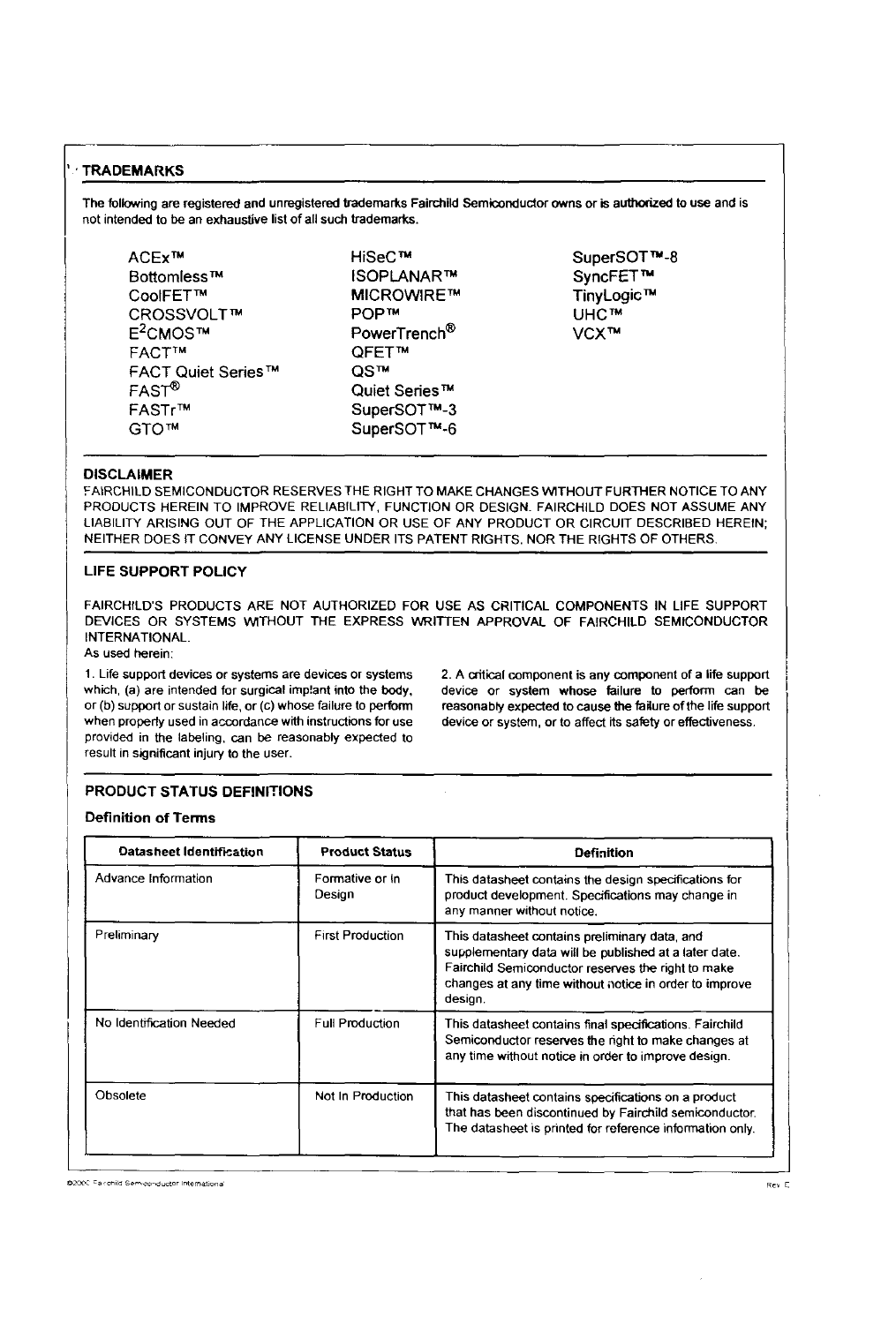

# **L7800 SERIES**

# **POSITIVE VOLTAGE REGULATORS**

- OUTPUT CURRENT UP TO 1.5 A
- OUTPUT VOLTAGES OF 5; 5.2; 6; 8; 8.5; 9; 12;15;18;24V
- THERMAL OVERLOAO PROTECTION
- **SHORT CIRCUIT PROTECTION**
- OUTPUT TRANSITION SOA PROTECTION

#### **DESCRIPTION**

The L7800 series of three-terminal positive regulators is available in TO-220 TO-220FP TO-3 and D<sup>2</sup>PAK packages and several fixed output voltages, making it useful in a wide range of applications. These regulators can provide local on-card regulation, eliminating the distribution problems associated with single point regulation. Each type employs internal current limiting, thermal shut-down and safe area protection, making it essentially indestructible. If adequate heat sinking is provided, they can deliver over 1A output current. Although designed primarily as fixed voltage regulators, these devices can be used with external components to obtain adiustable voltages and currents.



#### **BLOCK DIAGRAM**

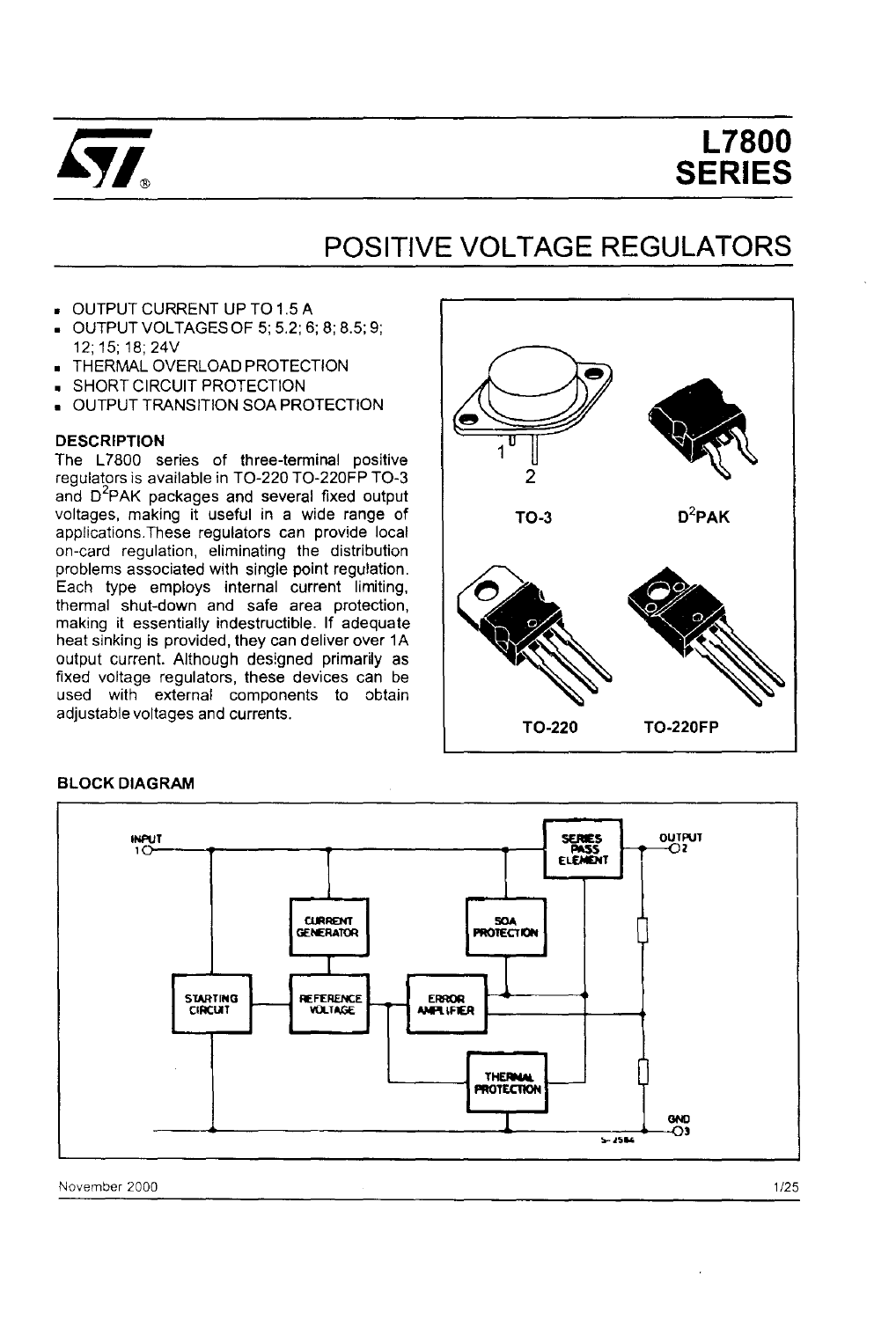### **ABSOLUTE MAXIMUM RATINGS**

| Symbol        | <b>Parameter</b>                                                        | Value                      | Unit     |
|---------------|-------------------------------------------------------------------------|----------------------------|----------|
| $V_i$         | [DC Input Voltage (for $VO = 5$ to 18V)<br>(for $V_{\Omega}$ = 20, 24V) | 35<br>40                   |          |
| ۱o            | <b>Output Current</b>                                                   | Internally limited         |          |
| $P_{tot}$     | Power Dissipation                                                       | Internally limited         |          |
| $T_{op}$      | Operating Junction Temperature Range (for L7800)<br>(for L7800C)        | $-55$ to 150<br>$0$ to 150 | °C<br>°c |
| $T_{\sf stg}$ | Storage Temperature Range                                               | $-65$ to 150               | °c       |

#### **THERMAL DATA**

| Symbol      | Parameter                             |     | D'PAK | TO-220 | <b>TO-220FP</b> | TO-3 | Unit           |
|-------------|---------------------------------------|-----|-------|--------|-----------------|------|----------------|
| Kthi-case I | Thermal Resistance Junction-case      | Max |       |        |                 |      | °C/W           |
| . Rthi-amb  | ! Thermal Resistance Junction-ambient | Max | 62.5  | 50     | 60              | 35   | $^{\circ}$ C/W |

## **CONNECTION DIAGRAM AND ORDERING NUMBERS** (top view)



| Type   | TO-220         | $D^2$ PAK (*) | <b>TO-220FP</b> | TO-3           | <b>Output Voltage</b> |
|--------|----------------|---------------|-----------------|----------------|-----------------------|
| L7805  |                |               |                 | L7805T         | 5V                    |
| L7805C | <b>L7805CV</b> | L7805CD2T     | L7805CP         | L7805CT        | 5V                    |
| L7852C | <b>L7852CV</b> | L7852CD2T     | L7852CP         | L7852CT        | 5.2V                  |
| L7806  |                |               |                 | L7806T         | 6V                    |
| L7806C | L7806CV        | L7806CD2T     | L7806CP         | <b>L7806CT</b> | 6V                    |
| L7808  |                |               |                 | <b>L7808T</b>  | 8V                    |
| L7808C | L7808CV        | L7808CD2T     | L7808CP         | <b>L7808CT</b> | 8V                    |
| L7885C | L7885CV        | L7885CD2T     | L7885CP         | L7885CT        | 8.5V                  |
| L7809C | L7809CV        | L7809CD2T     | L7809CP         | L7809CT        | 9V                    |
| L7812  |                |               |                 | L7812T         | 12V                   |
| L7812C | <b>L7812CV</b> | L7812CD2T     | L7812CP         | L7812CT        | 12V                   |
| L7815  |                |               |                 | L7815T         | 15V                   |
| L7815C | <b>L7815CV</b> | L7815CD2T     | L7815CP         | L7815CT        | 15V                   |
| L7818  |                |               |                 | L7818T         | 18V                   |
| L7818C | <b>L7818CV</b> | L7818CD2T     | L7818CP         | L7818CT        | 18V                   |
| L7820  |                |               |                 | L7820T         | 20 <sub>V</sub>       |
| L7820C | L7820CV        | L7820CD2T     | L7820CP         | L7820CT        | 20 <sub>V</sub>       |
| L7824  |                |               |                 | L7824T         | 24 <sub>V</sub>       |
| L7824C | <b>L7824CV</b> | L7824CD2T     | L7824CP         | L7824CT        | 24V                   |

勾

(\*) AVAILABLE IN TAPE AND REEL WITH "-TR" SUFFIX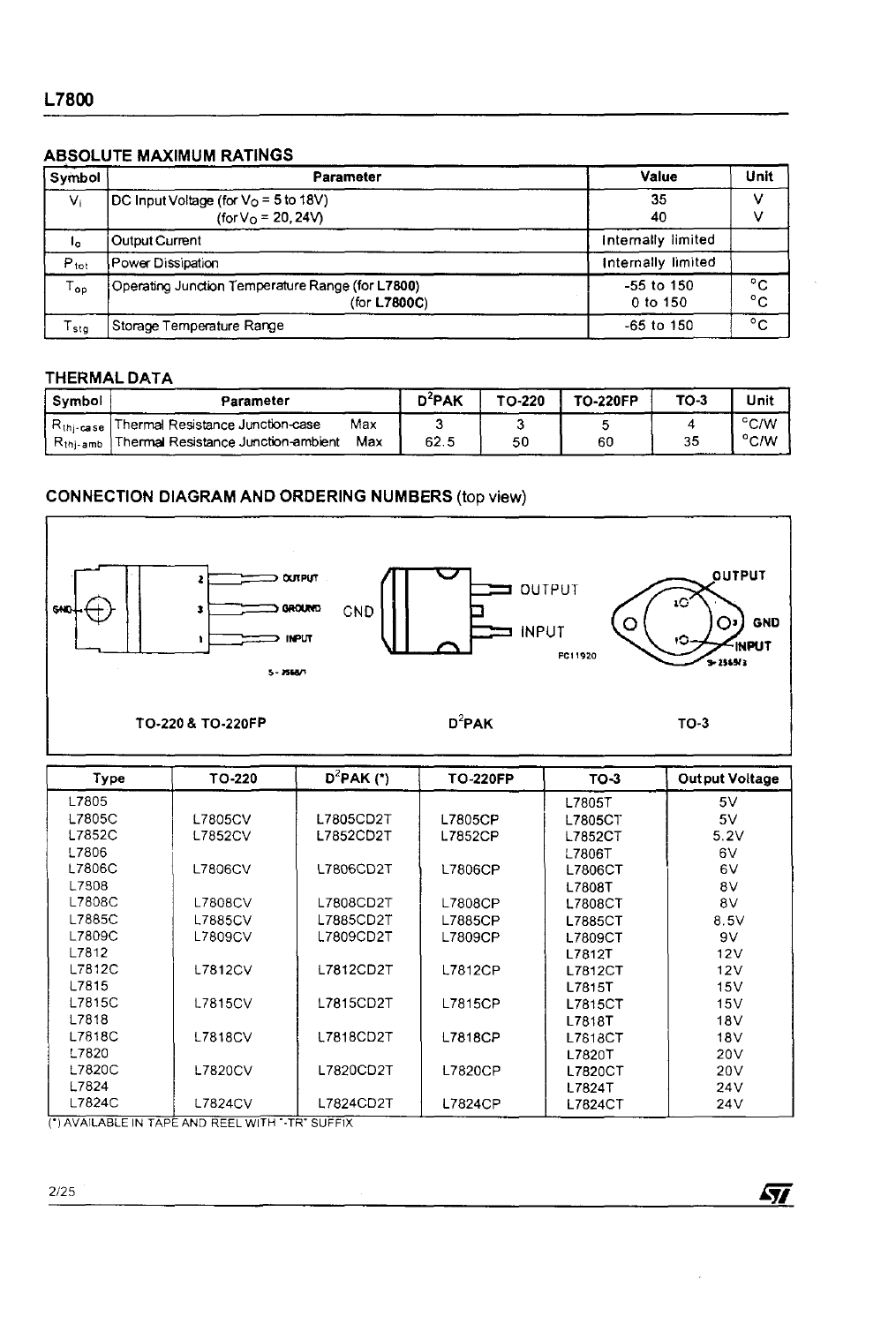## **ARPLICATION CIRCUIT**



#### **SCHEMATIC DIAGRAM**

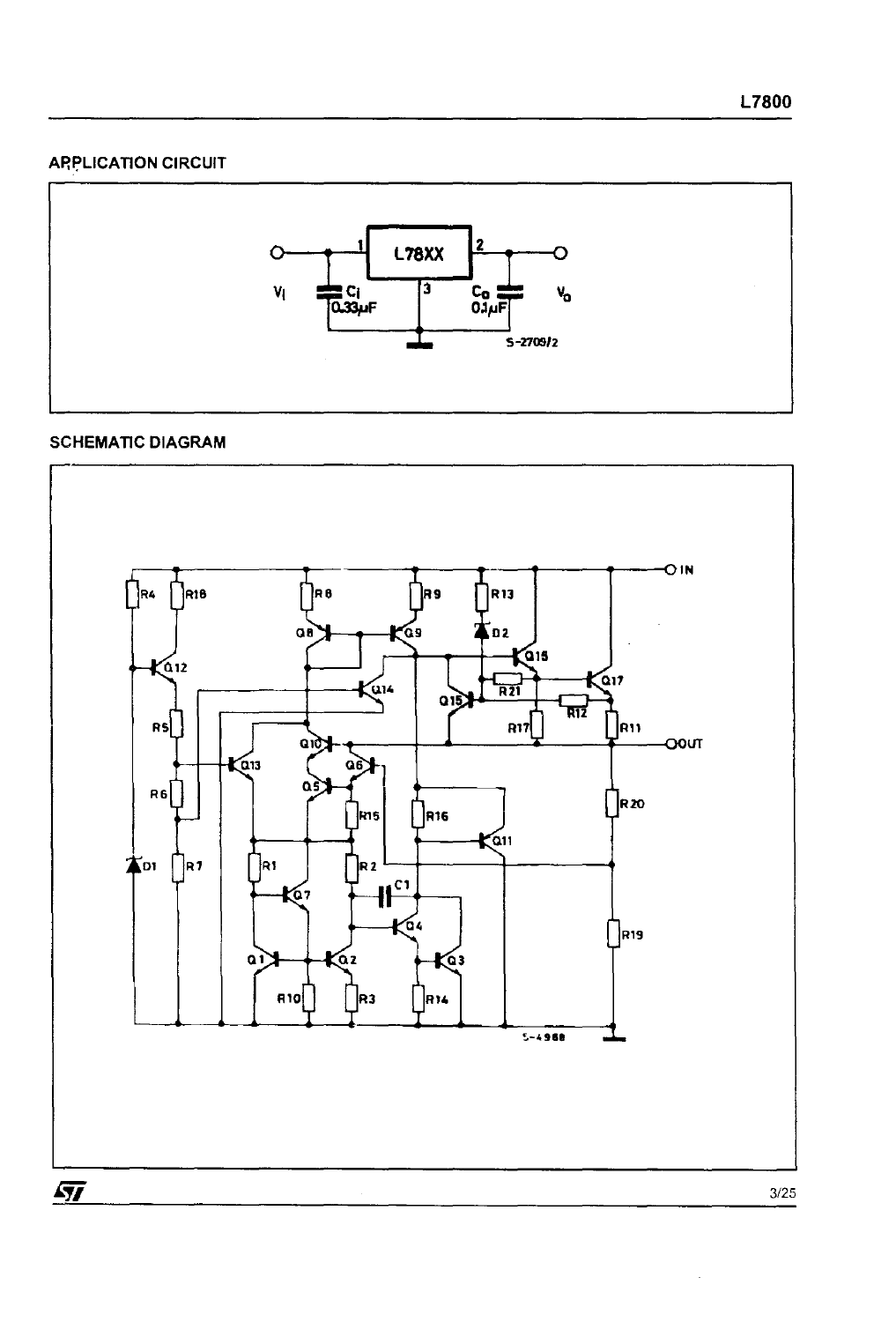## **TESJ CIRCUITS**



**Figure** 3 : Ripple Rejection.



**Figure 1** : DC Parameter **Figure 2** : Load Regulation.



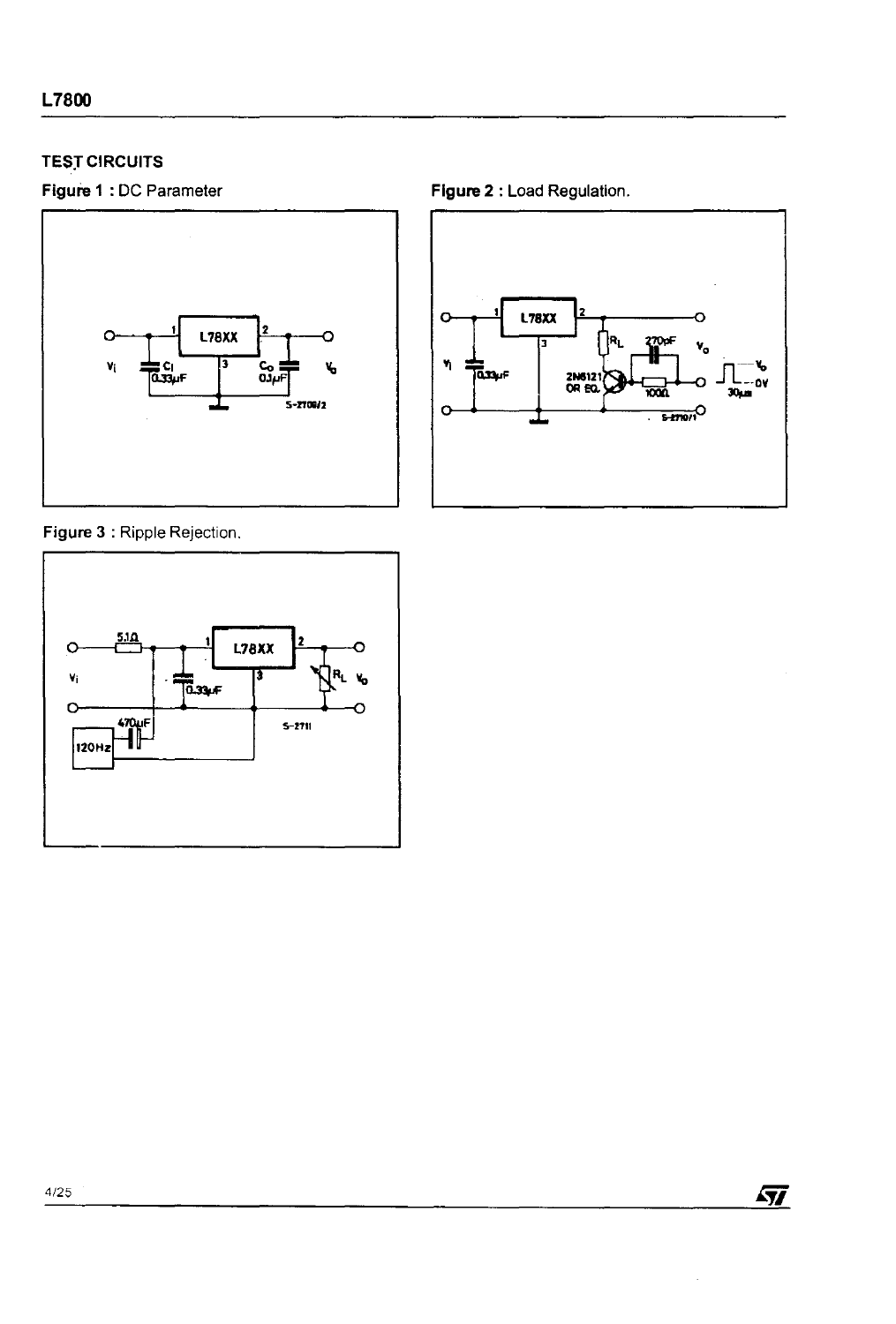| Symbol                                       | Parameter                    | <b>Test Conditions</b>                                                               | Min. | Typ.           | Max.      | Unit         |
|----------------------------------------------|------------------------------|--------------------------------------------------------------------------------------|------|----------------|-----------|--------------|
| $V_{\alpha}$                                 | Output Voltage               | $T_i = 25 °C$                                                                        | 4.8  | 5              | 5.2       | $\vee$       |
| $V_{o}$                                      | Output Voltage               | $I_0 = 5$ mA to 1 A $P_0 \le 15$ W<br>$V_i = 8$ to 20 V                              | 4.65 | 5              | 5.35      | V            |
| $\Delta V_0$ <sup>*</sup>                    | Line Regulation              | $V_i = 7$ to 25 V T <sub>i</sub> = 25 °C<br>$V_i = 8$ to 12 V T <sub>i</sub> = 25 °C |      | 3              | 50<br>25  | mV<br>mV.    |
| $\Delta V_o$ *                               | Load Regulation              | $I_0 = 5$ to 1500 mA $T_i = 25^{\circ}$ C<br>$I_0 = 250$ to 750 mA $T_1 = 25$ °C     |      |                | 100<br>25 | mV.<br>m∨    |
| 1a.                                          | Quiescent Current            | $T_i = 25^{\circ}C$                                                                  |      |                | 6         | mA           |
| $\Delta I_{\rm cl}$                          | Quiescent Current Change     | $I_0 = 5$ to 1000 mA                                                                 |      |                | 0.5       | mA           |
| $\Delta I_d$                                 | Quiescent Current Change     | $V_i$ = 8 to 25 V                                                                    |      |                | 0.8       | mA.          |
| $\Delta V_{\cal O}$<br>$\overline{\Delta T}$ | Output Voltage Drift         | $I_0 = 5$ mA                                                                         |      | 0.6            |           | mV/°C        |
| eN                                           | Output Noise Voltage         | B = 10Hz to 100KHz $T_i = 25 °C$                                                     |      |                | 40        | µV/Vo        |
| <b>SVR</b>                                   | Supply Voltage Rejection     | $V_i = 8$ to 18 V f = 120 Hz                                                         | 68   |                |           | dB           |
| $V_{\rm d}$                                  | Dropout Voltage              | $I_0 = 1 \text{ A}$ $T_i = 25^{\circ} \text{C}$                                      |      | $\overline{2}$ | 2.5       | v.           |
| $R_{\alpha}$                                 | Output Resistance            | $f = 1$ KHz                                                                          |      | 17             |           | $m\Omega$    |
| $I_{\rm sc}$                                 | <b>Short Circuit Current</b> | $T_i = 25 °C$<br>$V_i = 35 V$                                                        |      | 0.75           | 1.2       | $\mathsf{A}$ |
| lscp                                         | Short Circuit Peak Current   | $T_i = 25 °C$                                                                        | 1.3  | 2.2            | 3.3       | A            |

ELECTRICAL CHARACTERISTICS FOR L7805 (refer to the test circuits, T<sub>j</sub> = -55 to 150 °C,<br>V<sub>i</sub> = 10V, I<sub>o</sub> = 500 mA, C<sub>i</sub> = 0.33 µF, C<sub>o</sub> = 0.1 µF unless otherwise specified)

#### ELECTRICAL CHARACTERISTICS FOR L7806 (refer to the test circuits,  $T_i = -55$  to 150 °C,  $V_i = 15V$ .  $I_0 = 500$  mA,  $C_i = 0.33$   $\mu$ F,  $C_0 = 0.1$   $\mu$ F unless otherwise specified)

| Symbol                            | Parameter                    | <b>Test Conditions</b>                                                               | Min. | Typ.           | Max.      | <b>Unit</b>            |
|-----------------------------------|------------------------------|--------------------------------------------------------------------------------------|------|----------------|-----------|------------------------|
| $V_{o}$                           | Output Voltage               | $T_i = 25^{\circ}C$                                                                  | 5.75 | 6              | 6.25      | V                      |
| $V_{\alpha}$                      | Output Voltage               | $I_0 = 5$ mA to 1 A $P_0 \le 15$ W<br>$V_i = 9$ to 21 V                              | 5.65 | 6              | 6.35      | V                      |
| $\Delta V_0^{\star}$              | Line Regulation              | $V_i = 8$ to 25 V T <sub>i</sub> = 25 °C<br>$V_1 = 9$ to 13 V T <sub>i</sub> = 25 °C |      |                | 60<br>30  | mV<br>m۷               |
| $\Delta V_0^*$                    | Load Regulation              | $I_0 = 5$ to 1500 mA $T_i = 25^{\circ}$ C<br>$I_0 = 250$ to 750 mA $T_1 = 25$ °C     |      |                | 100<br>30 | mV<br>m٧               |
| $I_d$                             | Quiescent Current            | $T_i = 25 °C$                                                                        |      |                | 6         | mA.                    |
| Δlα                               | Quiescent Current Change     | $I_0 = 5$ to 1000 mA                                                                 |      |                | 0.5       | mA                     |
| $\Delta I_d$                      | Quiescent Current Change     | $V_i = 9$ to 25 V                                                                    |      |                | 0.8       | mA                     |
| $\Delta V_{\cal O}$<br>$\Delta T$ | Output Voltage Drift         | $I_0 = 5$ mA                                                                         |      | 0.7            |           | $mV$ <sup>o</sup> C    |
| eN                                | Output Noise Voltage         | B = 10Hz to 100KHz $T_i = 25 °C$                                                     |      |                | 40        | $\mu$ V/V <sub>O</sub> |
| <b>SVR</b>                        | Supply Voltage Rejection     | $V_i = 9$ to 19 V f = 120 Hz                                                         | 65   |                |           | dB                     |
| $V_{d}$                           | Dropout Voltage              | $I_o = 1 \text{ A}$ $T_i = 25 \text{ °C}$                                            |      | $\overline{2}$ | 2.5       | V                      |
| $R_{\alpha}$                      | Output Resistance            | $f = 1$ KHz                                                                          |      | 19             |           | $m\Omega$              |
| $I_{SC}$                          | <b>Short Circuit Current</b> | $T_i = 25^{\circ}$ C<br>$V_i = 35 V$                                                 |      | 0.75           | 1.2       | $\mathsf{A}$           |
| $I_{\texttt{SCP}}$                | Short Circuit Peak Current   | $T_i = 25 °C$                                                                        | 1.3  | 2.2            | 3.3       | A                      |

\* Load and line regulation are specified at constant junction temperature. Changes in V<sub>o</sub> due to heating effects must be taken into account separately. Pulce testing with low duty cycle is used.

勾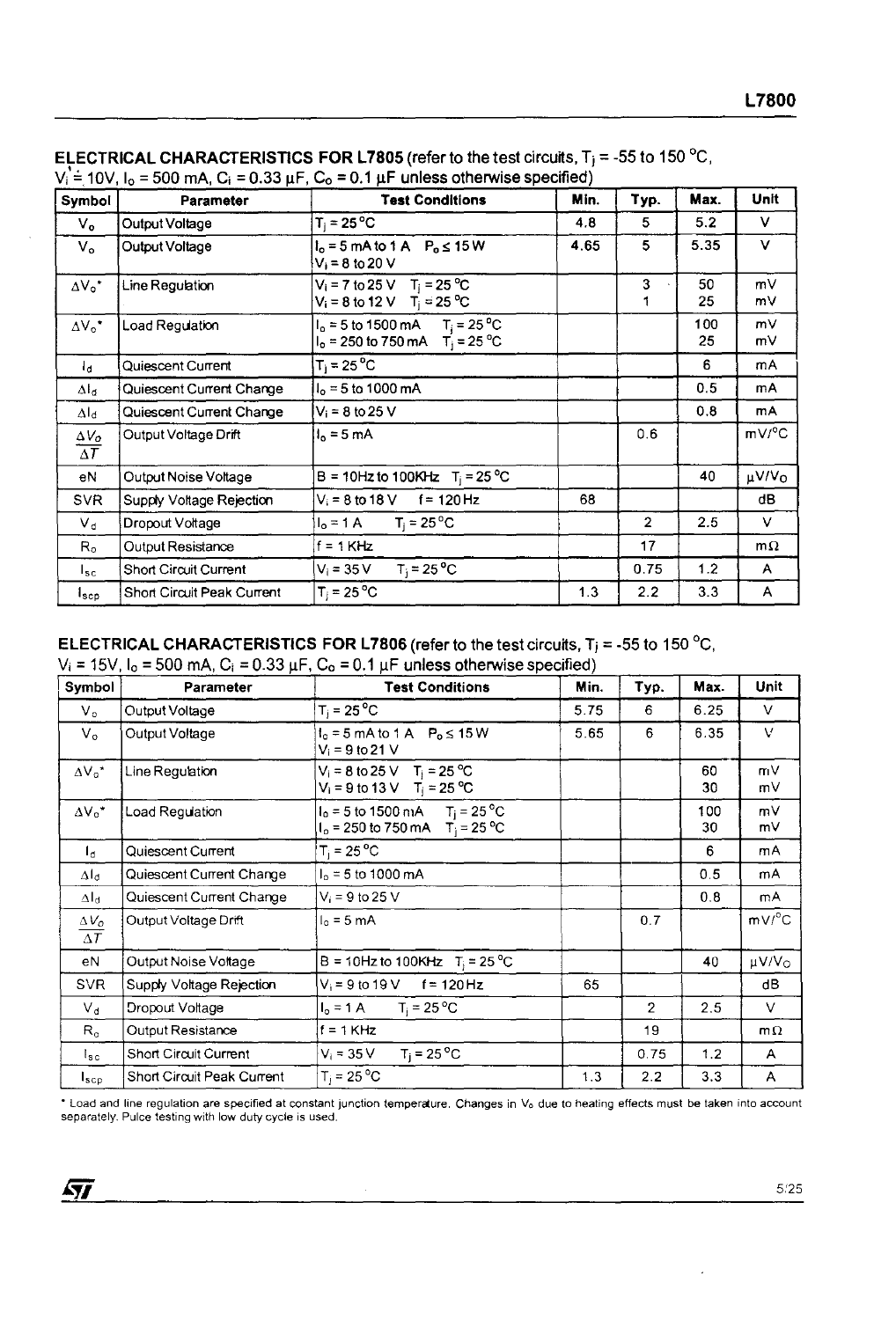## atures

mpatible with MCS-51<sup>e</sup> Products <sup>~</sup>Bytes of In-System Programmable (ISP) Flash Memory - Endurance: 1000 Write/Erase Cycles lV to S.SV.Operating Range Illy Static Operation: 0 Hz to 33 MHz ree-level Program Memory Lock 8 x 8-bit Internal RAM Programmable *VO* lines to 16-bit Timer/Counters x Interrupt Sources III Duplex UART Serial Channel Iw-power Idle and Power-down Modes terrupt Recovery from Power-down Mode atchdog Timer Jal Data Pointer wer-off Flag 1st Programming Time exible ISP Programming (Byte and Page Mode)

# scription

AT89S51 is a low-power, high-performance CMOS 8-bit microcontroller with 4K is of in-system programmable Flash memory. The device is manufactured using el's high-density nonvolatile memory technology and is compatible with the indus- ;tandard 80C51 instruction set and pinout The on-chip Flash allows the program nory to be reprogrammed in-system or by a conventional nonvolatile memory pronmer. By combining a versatile 8-bit CPU with in-system programmable Flash on a lolithic chip, the Atmel AT89S51 is a powerful microcontroller which provides a ly-flexible and cost-effective solution to many embedded control applications.

AT89S51 provides the following standard features: 4K bytes of Flash, 128 bytes of A, 32 I/O lines, Watchdog timer, two data pointers, two 16-bit timer/counters, a fiveor two-level interrupt architecture, a full duplex serial port, on-chip oscillator, and :k circuitry. In addition, the AT89S51 is designed with static logic for operation 'n to zero frequency and supports two software selectable power saving modes. Idle Mode stops the CPU while allowing the RAM, timer/counters, serial port, and rrupt system to continue functioning. The Power-down mode saves the RAM cons but freezes the oscillator, disabling all other chip functions until the next external rrupt or hardware reset



**a-bit M icrocontroller with 4K Bytes In-System Programmable Flash** 

# **AT89S51**

# **Preliminary**

Rev. *2487A-10/01* 

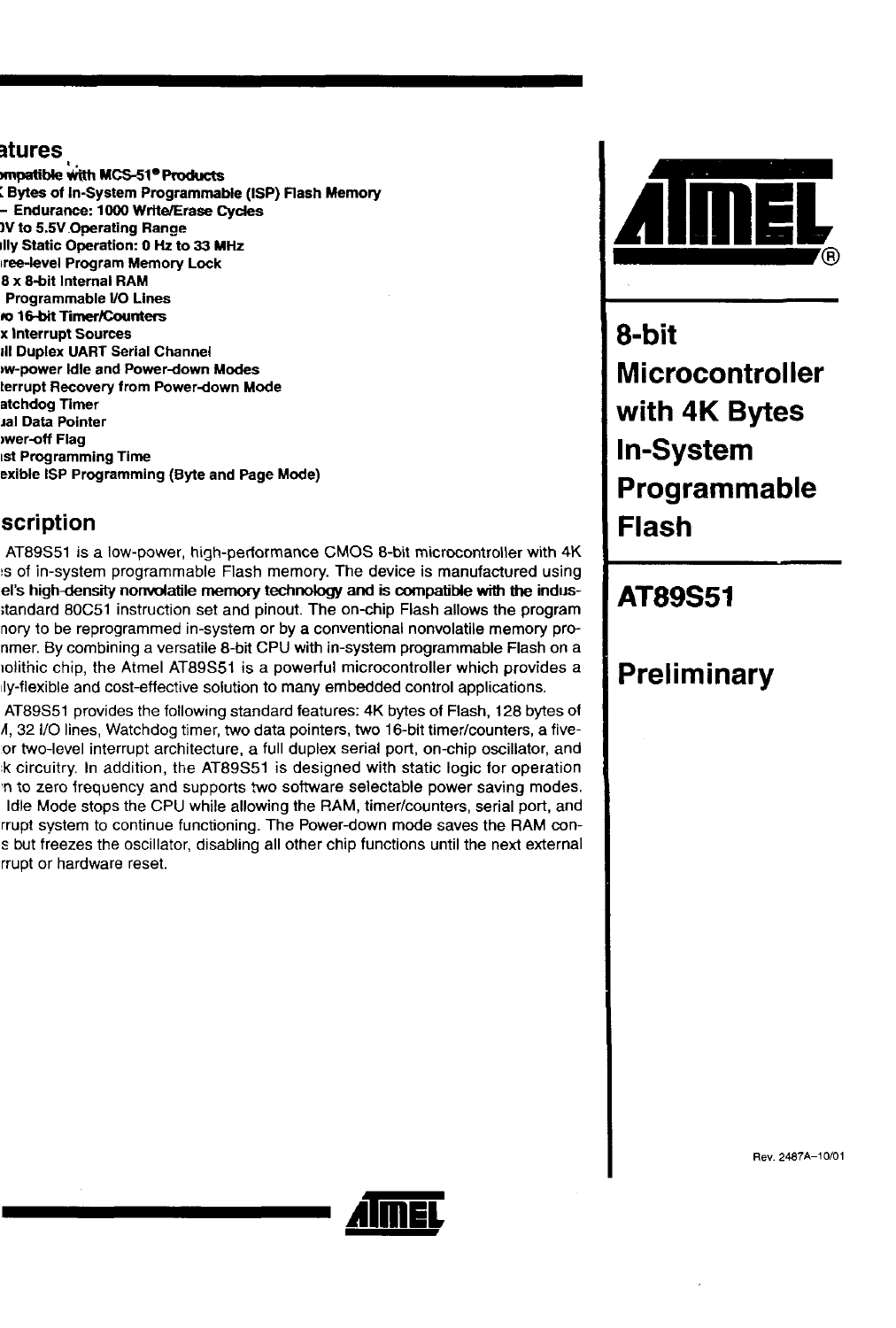# **1 Configurations** ..

|                        | <b>PDIP</b> |                      |                                             |             | <b>PLCC</b>           |                                        |                        |
|------------------------|-------------|----------------------|---------------------------------------------|-------------|-----------------------|----------------------------------------|------------------------|
|                        |             |                      |                                             |             |                       | $\widehat{\mathbf{z}}$<br>ន្និ ឱ្<br>ĝ |                        |
| $P1.0 \square$         |             | 40 ∐ VCC             |                                             |             |                       | ×.                                     |                        |
| $P1.1 \square 2$       |             | 39 □ P0.0 (AD0)      |                                             |             |                       |                                        |                        |
| $P1.2 \square 3$       |             | 38 D P0.1 (AD1)      |                                             |             |                       |                                        |                        |
| $P1.3 \square 4$       |             | 37 D P0.2 (AD2)      |                                             | <b>00 M</b> | o<br>N                | ş<br>毒<br>- SY                         |                        |
| $PI.4 \square 5$       |             | 36 D P0.3 (AD3)      | (MOSI) P1.5 L 7                             |             | o                     |                                        | 39 D P0.4 (AD4)        |
| $(MOSI)$ P1.5 $\Box$ 6 |             | 35 D P0.4 (AD4)      | (MISO) P1.6 $\Box$ 8                        |             |                       |                                        | 38 □ P0.5 (AD5)        |
| (MISO) P1.6 $\Box$ 7   |             | 34 O PO.5 (AD5)      | $(SCK)$ P1.7 $\Box$ 9                       |             |                       |                                        | 37 D P0.6 (AD6)        |
| $(SCK)$ P1.7 $\Box$ 8  |             | 33 D P0.6 (AD6)      | $RST \Box 10$                               |             |                       |                                        | 36 D P0.7 (AD7)        |
| RST □ 9                |             | 32 D P0.7 (AD7)      | (RXD) P3.0 □ 11                             |             |                       |                                        | 35 D EAVPP             |
| (RXD) P3.0 □ 10        |             | 31 EAVPP             | $NC \square$ 12                             |             |                       |                                        | 34 O NC                |
| $(TXD)$ P3.1 $\Box$ 11 |             | 30 D ALE/PROG        | $(TXD)$ P3.1 $\Box$ 13                      |             |                       |                                        | 33 D ALE/PROG          |
| $(NTO)$ P3.2 $\Box$ 12 |             | 29 D PSEN            | $(INT0)$ P3.2 $\Box$ 14                     |             |                       |                                        | 32 D PSEN              |
| $(NTT)$ P3.3 $\Box$ 13 |             | $28 \Box P2.7 (A15)$ | $(\overline{\mathsf{INT1}})$ P3.3 $\Box$ 15 |             |                       |                                        | $31$ $\Box$ P2.7 (A15) |
| $(T0)$ P3.4 $\Box$ 14  |             | 27 D P2.6 (A14)      | $(T0)$ P3.4 $\Box$ 16                       |             |                       |                                        | 30 D P2.6 (A14)        |
| $(T1)$ P3.5 $\Box$ 15  |             | 26 D P2.5 (A13)      | $(T1)$ P3.5 $\Box$ 17                       |             |                       |                                        | 29 □ P2.5 (A13)        |
| $(WR)$ P3.6 $\Box$ 16  |             | 25 □ P2.4 (A12)      |                                             |             |                       | æ<br>$\sim$                            |                        |
| (RD) P3.7 □ 17         |             | 24 □ P2.3 (A11)      |                                             |             |                       |                                        |                        |
| $XTAL2 \square$ 18     |             | 23 □ P2.2 (A10)      |                                             | ខឹ          | 웋<br><b>P2.0</b><br>¥ | N                                      |                        |
| $XTAL1 \Box 19$        |             | 22 □ P2.1 (A9)       |                                             | XTAL2       | XTAL1                 | o                                      |                        |
| $GND \square 20$       |             | 21 □ P2.0 (A8)       |                                             | Eē          | 3                     | ≤                                      |                        |
|                        |             |                      |                                             |             |                       |                                        |                        |



**AT89S51** 

 $\epsilon$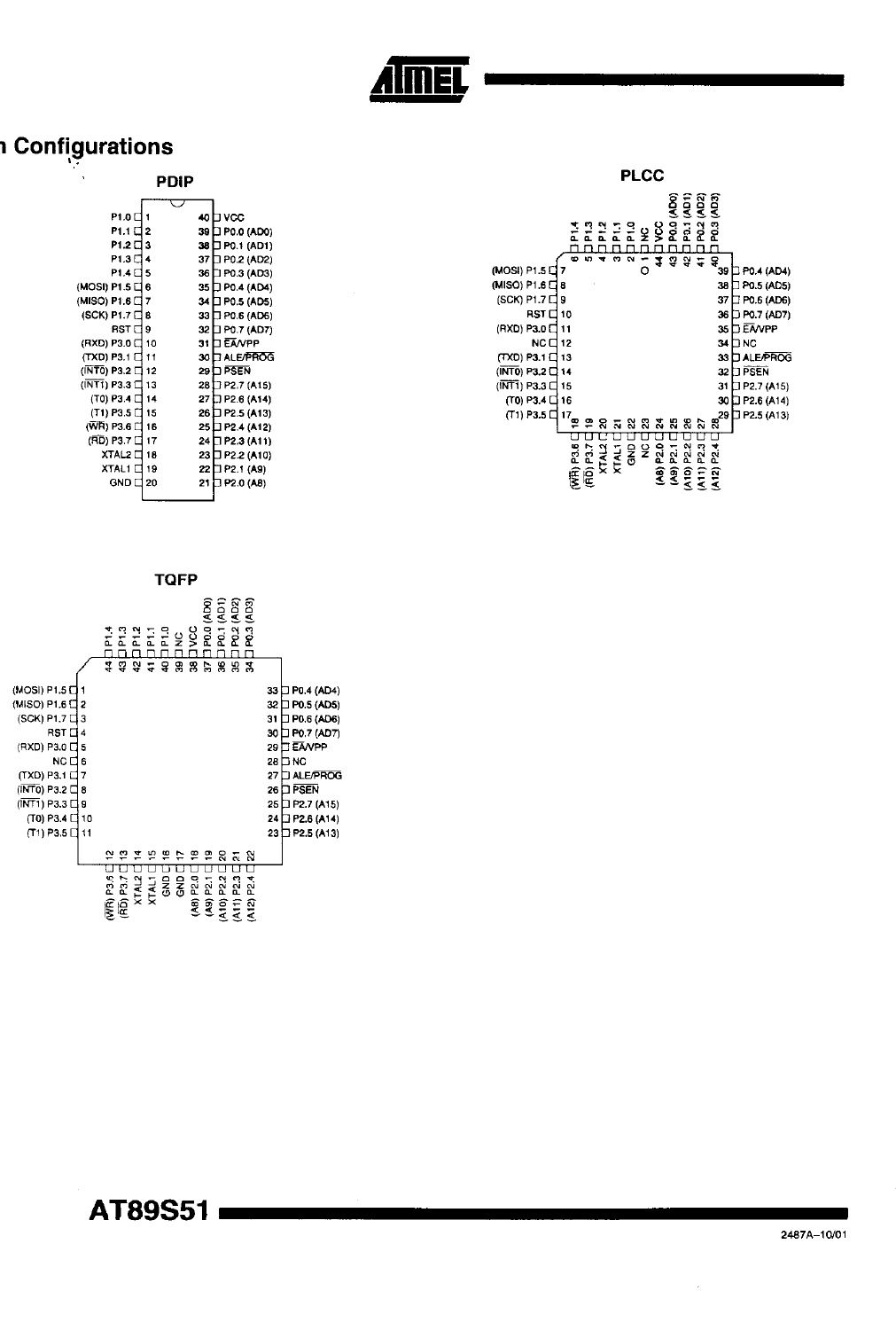# o<mark>ck Diagram</mark>

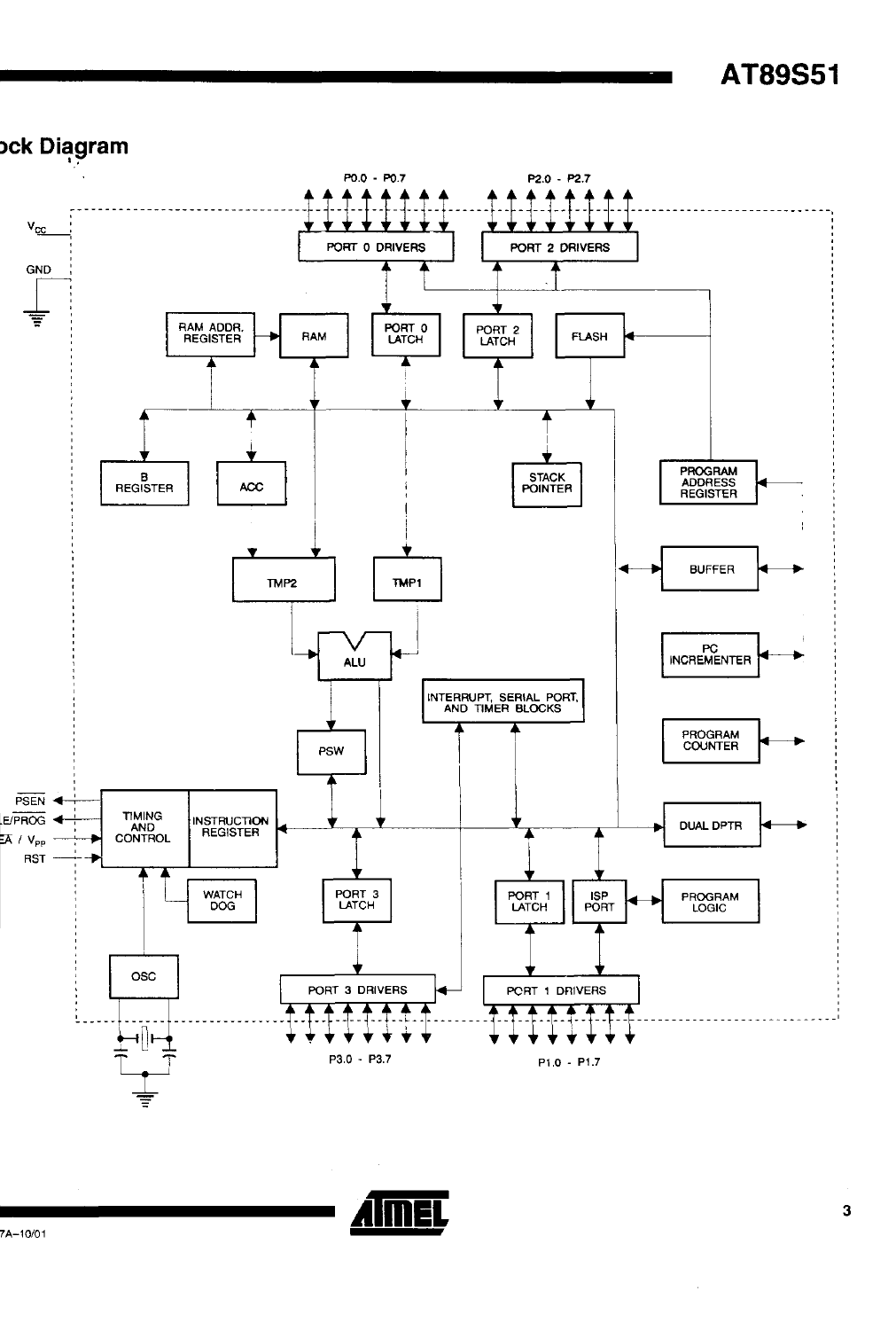

# **Description**

to

rt3

- .... " Supply voltage.
- D Ground.
	- Port 0 is an 8-bit open drain bidirectional I/O port. As an output port, each pin can sink eight TTL inputs. When 1s are written to port 0 pins, the pins can be used as high-impedance inputs.

Port 0 can also be configured to be the multiplexed low-order address/data bus during accesses to extemal program and data memory. In this mode, PO has internal pull-ups.

Port 0 also receives the code bytes during Flash programming and outputs the code bytes during program verification. External pull-ups are required during program verification.

t 1 Port 1 is an 8-bit bidirectional 1/0 port with internal pull-ups. The Port 1 output buffers can sink/source four TTL inputs. When 1s are written to Port 1 pins, they are pulled high by the internal pull-ups and can be used as inputs. As inputs, Port 1 pins that are externally being pulled low will source current  $(I<sub>II</sub>)$  because of the internal pull-ups.

Port 1 also receives the low-order address bytes during Flash programming and verification.

| Port Pin         | <b>Alternate Functions</b>            |  |
|------------------|---------------------------------------|--|
| P <sub>1.5</sub> | MOSI (used for In-System Programming) |  |
| P <sub>1.6</sub> | MISO (used for In-System Programming) |  |
| P <sub>1.7</sub> | SCK (used for In-System Programming)  |  |

ተ 2 Port 2 is an 8-bit bidirectional 1/0 port with internal pull-ups. The Port 2 output buffers can sink/source four TTL inputs. When 1s are written to Port 2 pins, they are pulled high by the internal pull-ups and can be used as inputs. As inputs, Port 2 pins that are externally being pulled low will source current  $(I_{ii})$  because of the internal pull-ups.

> Port 2 emits the high-order address byte during fetches from external program memory and during accesses to external data memory that use 16-bit addresses (MOVX @ DPTR). In this application, Port 2 uses strong internal pull-ups when emitting 1s. During accesses to external data memory that use 8-bit addresses (MOVX @ RI), Port 2 emits the contents of the P2 Special Function Register.

> Port 2 also receives the high-order address bits and some control signals during Flash programming and verification.

Port 3 is an 8-bit bidirectional 1/0 port with internal pull-ups. The Port 3 output buffers can sink/source four TTL inputs. When 1s are written to Port 3 pins, they are pulled high by the internal pull-ups and can be used as inputs. As inputs, Port 3 pins that are externally being pulled low will source current  $(I_{ii})$  because of the pull-ups.

Port 3 receives some control signals for Flash programming and verification.

Port 3 also serves the functions of various special features of the AT89S51, as shown in the following table.

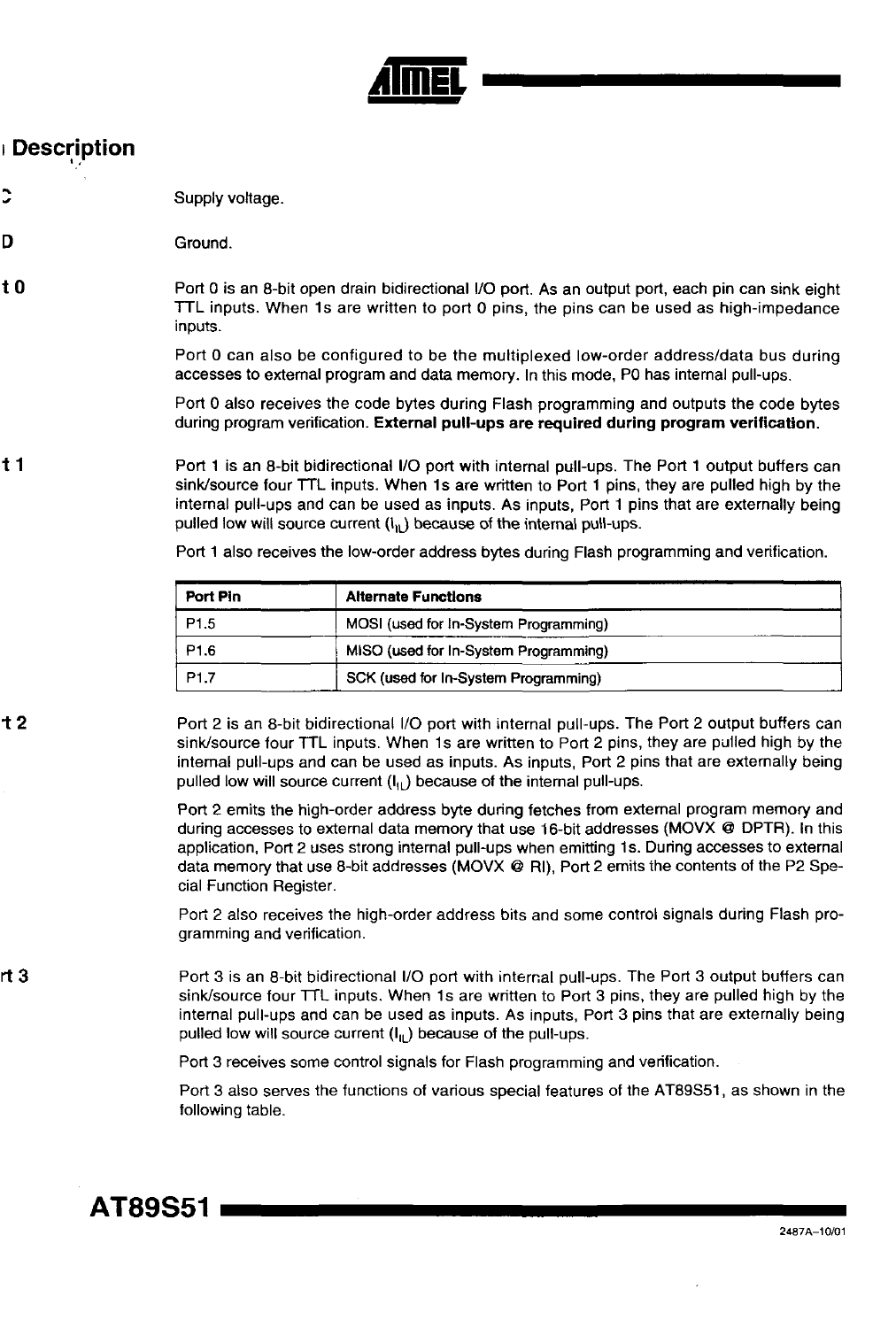| ۰,           | Port Pin                                                                                                                                                                                                                                                                                                   | <b>Alternate Functions</b>                                                                                                                                                                                                                                                                                                                                                                                                                                  |  |  |  |  |  |  |  |
|--------------|------------------------------------------------------------------------------------------------------------------------------------------------------------------------------------------------------------------------------------------------------------------------------------------------------------|-------------------------------------------------------------------------------------------------------------------------------------------------------------------------------------------------------------------------------------------------------------------------------------------------------------------------------------------------------------------------------------------------------------------------------------------------------------|--|--|--|--|--|--|--|
|              | P3.0                                                                                                                                                                                                                                                                                                       | RXD (serial input port)                                                                                                                                                                                                                                                                                                                                                                                                                                     |  |  |  |  |  |  |  |
|              | P3.1                                                                                                                                                                                                                                                                                                       | TXD (serial output port)                                                                                                                                                                                                                                                                                                                                                                                                                                    |  |  |  |  |  |  |  |
|              | P3.2<br>INTO (external interrupt 0)                                                                                                                                                                                                                                                                        |                                                                                                                                                                                                                                                                                                                                                                                                                                                             |  |  |  |  |  |  |  |
|              | P3.3                                                                                                                                                                                                                                                                                                       | INT1 (external interrupt 1)                                                                                                                                                                                                                                                                                                                                                                                                                                 |  |  |  |  |  |  |  |
|              | P3.4                                                                                                                                                                                                                                                                                                       | T0 (timer 0 external input)                                                                                                                                                                                                                                                                                                                                                                                                                                 |  |  |  |  |  |  |  |
|              | P <sub>3.5</sub>                                                                                                                                                                                                                                                                                           | T1 (timer 1 external input)                                                                                                                                                                                                                                                                                                                                                                                                                                 |  |  |  |  |  |  |  |
|              | P3.6                                                                                                                                                                                                                                                                                                       | WR (external data memory write strobe)                                                                                                                                                                                                                                                                                                                                                                                                                      |  |  |  |  |  |  |  |
|              | P3.7                                                                                                                                                                                                                                                                                                       | RD (external data memory read strobe)                                                                                                                                                                                                                                                                                                                                                                                                                       |  |  |  |  |  |  |  |
| <b>JPROG</b> |                                                                                                                                                                                                                                                                                                            | Reset input. A high on this pin for two machine cycles while the oscillator is running resets the<br>device. This pin drives High for 98 oscillator periods after the Watchdog times out. The DIS-<br>RTO bit in SFR AUXR (address 8EH) can be used to disable this feature. In the default state<br>of bit DISRTO, the RESET HIGH out feature is enabled.<br>Address Latch Enable (ALE) is an output pulse for latching the low byte of the address during |  |  |  |  |  |  |  |
|              | accesses to external memory. This pin is also the program pulse input (PROG) during Flash<br>programming.                                                                                                                                                                                                  |                                                                                                                                                                                                                                                                                                                                                                                                                                                             |  |  |  |  |  |  |  |
|              | In normal operation, ALE is emitted at a constant rate of 1/6 the oscillator frequency and may<br>be used for external timing or clocking purposes. Note, however, that one ALE pulse is<br>skipped during each access to external data memory.                                                            |                                                                                                                                                                                                                                                                                                                                                                                                                                                             |  |  |  |  |  |  |  |
|              | If desired, ALE operation can be disabled by setting bit 0 of SFR location 8EH. With the bit set,<br>ALE is active only during a MOVX or MOVC instruction. Otherwise, the pin is weakly pulled<br>high. Setting the ALE-disable bit has no effect if the microcontroller is in external execution<br>mode. |                                                                                                                                                                                                                                                                                                                                                                                                                                                             |  |  |  |  |  |  |  |
| :N           |                                                                                                                                                                                                                                                                                                            | Program Store Enable (PSEN) is the read strobe to external program memory.                                                                                                                                                                                                                                                                                                                                                                                  |  |  |  |  |  |  |  |
|              | When the AT89S51 is executing code from external program memory, PSEN is activated<br>twice each machine cycle, except that two PSEN activations are skipped during each access<br>to external data memory.                                                                                                |                                                                                                                                                                                                                                                                                                                                                                                                                                                             |  |  |  |  |  |  |  |
| VPP          | External Access Enable. EA must be strapped to GND in order to enable the device to fetch<br>code from external program memory locations starting at 0000H up to FFFFH. Note, however,<br>that if lock bit 1 is programmed, EA will be internally latched on reset.                                        |                                                                                                                                                                                                                                                                                                                                                                                                                                                             |  |  |  |  |  |  |  |
|              |                                                                                                                                                                                                                                                                                                            | $\overline{EA}$ should be strapped to $V_{CC}$ for internal program executions.                                                                                                                                                                                                                                                                                                                                                                             |  |  |  |  |  |  |  |
|              | programming.                                                                                                                                                                                                                                                                                               | This pin also receives the 12-volt programming enable voltage $(V_{\text{pp}})$ during Flash                                                                                                                                                                                                                                                                                                                                                                |  |  |  |  |  |  |  |
| AL 1         |                                                                                                                                                                                                                                                                                                            | Input to the inverting oscillator amplifier and input to the internal clock operating circuit.                                                                                                                                                                                                                                                                                                                                                              |  |  |  |  |  |  |  |
| <b>AL2</b>   |                                                                                                                                                                                                                                                                                                            | Output from the inverting oscillator amplifier                                                                                                                                                                                                                                                                                                                                                                                                              |  |  |  |  |  |  |  |



<u> a strong pro</u>

~L2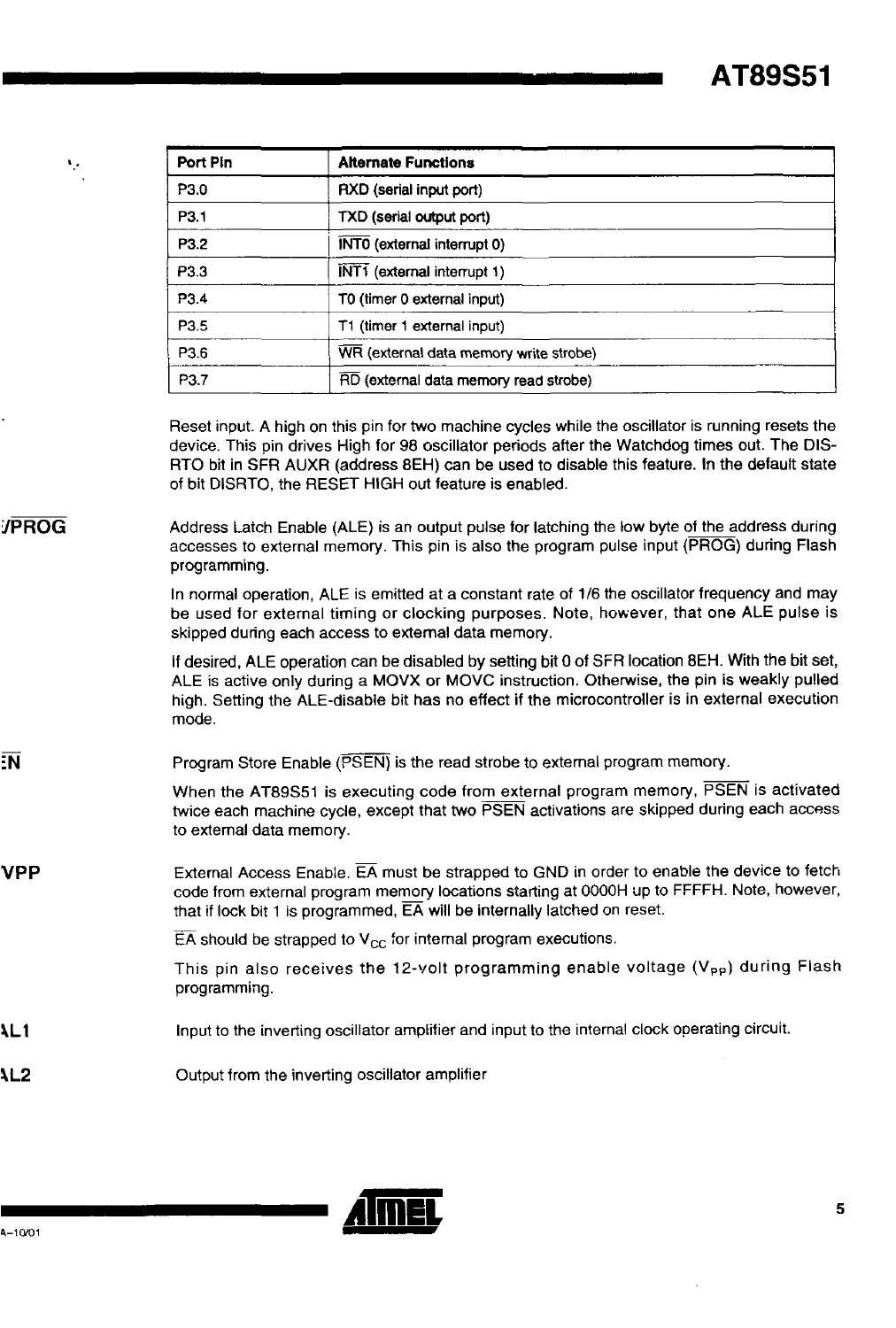

cial: A map of the on-chip memory area called the Special Function Register (SFR) space is shown in Table 1. **iction** Note that not all of the addresses are occupied, and unoccupied addresses may not be imple**isters** mented on the chip. Read accesses to these addresses will in general return random data, and write accesses will have an indeterminate effect.

0FFH ΆH B ЮH OF7H 00000000 :8H **OEFH** ACC :0Н 0E7H 00000000 **ODFH BH** PSW 0D7H ЮH 00000000 ,<br>ЭН **OCFH** 0C7H HO. IP **OBFH** 38H XX000000 P3 30H 0B7H 11111111 IE **OAFH** H8A 0X000000 AUXR1 **WDTRST** P<sub>2</sub> 0A7H **HO** XXXXXXX0 **XXXXXXXX** 11111111 SBUF SCON 9FH H86 00000000 **XXXXXXXX**  $P1$ 97H эон 11111111 **TCON TMOD** TL1 TH<sub>0</sub> **AUXR TLO** TH<sub>1</sub> 8FH 88H 00000000 00000000 00000000 00000000 XXX00XX0 00000000 00000000 DP1H P<sub>0</sub> **SP DP0L DP0H DP1L PCON** 87H 80H 11111111 00000111 00000000 00000000 00000000 00000000 0XXX0000

#### 1. AT89S51 SFR Map and Reset Values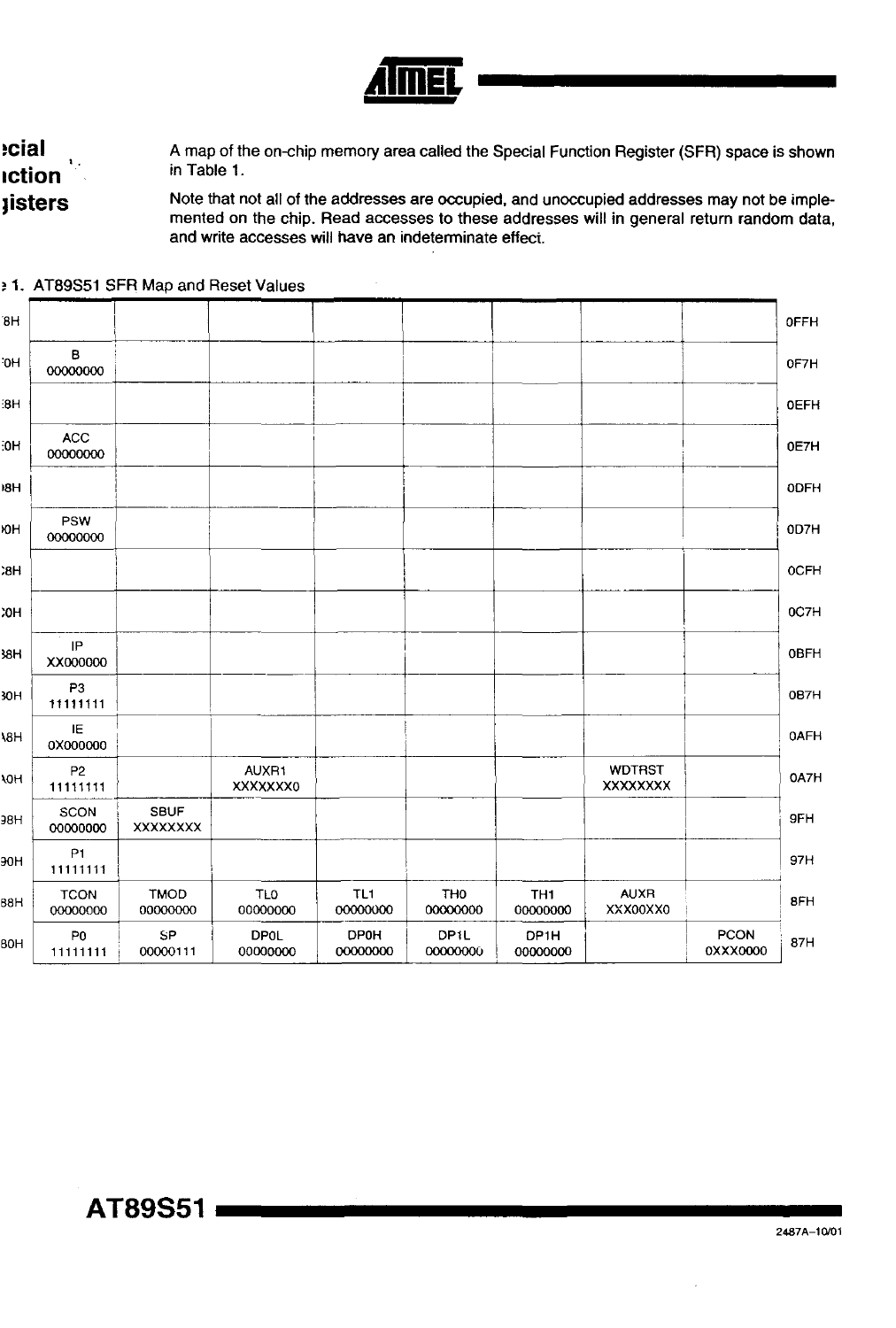**AT89S51** 

User software should not write 1s to these unlisted locations, since they may be used in future products to invoke new features. In that case. the reset or inactive values of the new bits will always be O.

**Interrupt Registers:** The individual interrupt enable bits are in the IE register. Two priorities can be set for each of the five interrupt sources in the IP register.

| <b>AUXR</b>            |               | Address = $8EH$                        |   |                                                                   |               |                |   | Reset Value = $XXX00XX0B$ |  |  |
|------------------------|---------------|----------------------------------------|---|-------------------------------------------------------------------|---------------|----------------|---|---------------------------|--|--|
| Not Bit<br>Addressable |               |                                        |   |                                                                   |               |                |   |                           |  |  |
|                        | -             |                                        |   | <b>WDIDLE</b>                                                     | <b>DISRTO</b> |                |   | <b>DISALE</b>             |  |  |
| Bit                    | 7             | 6                                      | 5 | 4                                                                 | 3             | $\overline{2}$ | 1 | 0                         |  |  |
|                        |               |                                        |   | Reserved for future expansion                                     |               |                |   |                           |  |  |
| <b>DISALE</b>          |               | Disable/Enable ALE                     |   |                                                                   |               |                |   |                           |  |  |
|                        |               | <b>DISALE</b><br><b>Operating Mode</b> |   |                                                                   |               |                |   |                           |  |  |
|                        | 0             |                                        |   | ALE is emitted at a constant rate of 1/6 the oscillator frequency |               |                |   |                           |  |  |
|                        | 1             |                                        |   | ALE is active only during a MOVX or MOVC instruction              |               |                |   |                           |  |  |
| <b>DISRTO</b>          |               | Disable/Enable Reset out               |   |                                                                   |               |                |   |                           |  |  |
|                        | <b>DISRTO</b> |                                        |   |                                                                   |               |                |   |                           |  |  |
|                        | 0             |                                        |   | Reset pin is driven High after WDT times out                      |               |                |   |                           |  |  |
|                        | 1             |                                        |   | Reset pin is input only                                           |               |                |   |                           |  |  |
| <b>WDIDLE</b>          |               |                                        |   | Disable/Enable WDT in IDLE mode                                   |               |                |   |                           |  |  |
| <b>WDIDLE</b>          |               |                                        |   |                                                                   |               |                |   |                           |  |  |
| 0                      |               |                                        |   | WDT continues to count in IDLE mode                               |               |                |   |                           |  |  |
| 1                      |               |                                        |   | WDT halts counting in IDLE mode                                   |               |                |   |                           |  |  |

Table 2. AUXR: Auxiliary Register

..

**Dual Data Pointer Registers:** To facilitate accessing both internal and external data memory. two banks of 16-bit Data Pointer Registers are provided: DPO at SFR address locations 82H-83H and DP1 at 84H-85H. Bit DPS =  $0$  in SFR AUXR1 selects DP0 and DPS = 1 selects DP1. The user should always initialize the DPS bit to the appropriate value before accessing the respective Data Pointer Register.

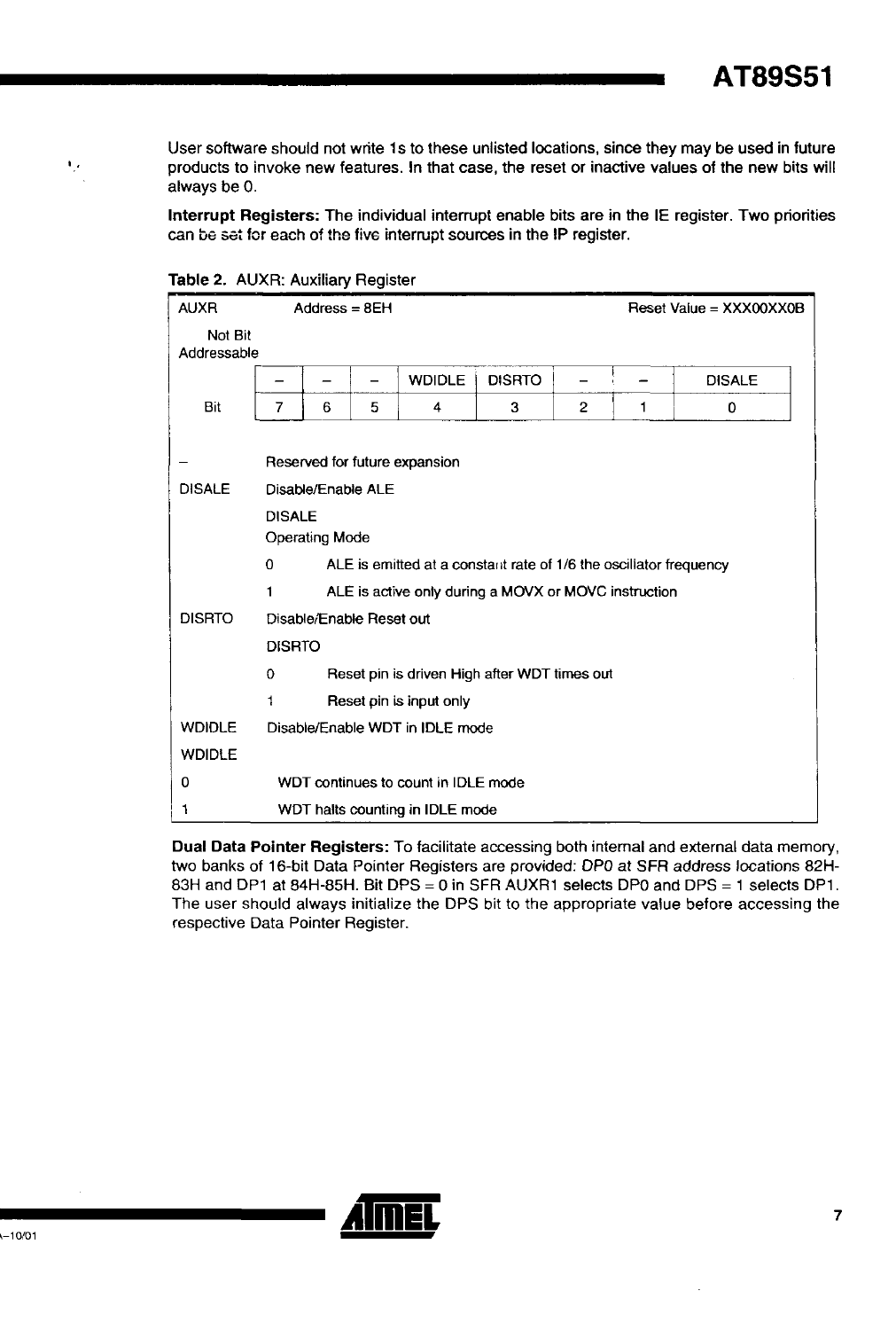

**Power Off** Flag: The Power Off Flag (POF) is located at bit 4 (PCONA) in the PCON SFR. POF is set to "1" during power up. It can be set and rest under software control and is not affected by reset.

**Table** 3. AUXR1: Auxiliary Register 1

, .

**mory** 

**ganization** 

| Not Bit     |                                        |   |                              |   |   |   |  | Reset Value = $XXXXXX0B$ |  |  |
|-------------|----------------------------------------|---|------------------------------|---|---|---|--|--------------------------|--|--|
| Addressable |                                        |   |                              |   |   |   |  | <b>DPS</b>               |  |  |
| <b>Bit</b>  |                                        | 6 | 5                            | 4 | 3 | 2 |  | 0                        |  |  |
| <b>DPS</b>  | <b>DPS</b>                             |   | Data Pointer Register Select |   |   |   |  |                          |  |  |
|             | Selects DPTR Registers DP0L, DP0H<br>0 |   |                              |   |   |   |  |                          |  |  |
|             | Selects DPTR Registers DP1L, DP1H      |   |                              |   |   |   |  |                          |  |  |

#### **Igram Memory**  If the  $\overline{EA}$  pin is connected to GND, all program fetches are directed to external memory.

On the AT89S51, if  $\overline{EA}$  is connected to  $V_{CC}$ , program fetches to addresses 0000H through FFFH are directed to internal memory and fetches to addresses 1000H through FFFFH are directed to external memory.

#### :a **Memory**  The AT89S51 implements 128 bytes of on-Chip RAM. The 128 bytes are accessible via direct and indirect addressing modes. Stack operations are examples of indirect addressing, so the 128 bytes of data RAM are available as stack space.

**ltchdog ner ne-time labled with**  ~set-out) The WDT is intended as a recovery method in Situations where the CPU may be subjected to software upsets. The WDT consists of a 14-bit counter and the Watchdog Timer Reset (WDTRST) SFR. The WDT is defaulted to disable from exiting reset. To enable the WDT, a user must write 01 EH and 0 E1H in sequence to the WDTRST register (SFR location 0 A6H). When the WDT is enabled, it will increment every machine cycle while the oscillator is running. The WDT timeout period is dependent on the external clock frequency. There is no way to disable the WDT except through reset (either hardware reset or WDT overflow reset). When WDT overflows, it will drive an output RESET HIGH pulse at the RST pin.

**ing the WDT** To enable the WDT, a user must write 01EH and 0E1H in sequence to the WDTRST register (SFR location OA6H). When the WDT is enabled, the user needs to service it by writing 01 EH and 0E1H to WDTRST to avoid a WDT overflow. The 14-bit counter overflows when it reaches 16383 (3FFFH), and this will reset the device. When the WDT is enabled, it will increment every machine cycle while the oscillator is running. This means the user must reset the WDT at least every 16383 machine cycles. To reset the WDT the user must write 01EH and 0E1H to WDTRST. WDTRST is a write-only register. The WDT counter cannot be read or written. When WDT overflows, it will generate an output RESET pulse at the RST pin. The RESET **AT89S51** entration is 98xTOSC, where TOSC=1/FOSC. To make the best use of the WDT, it

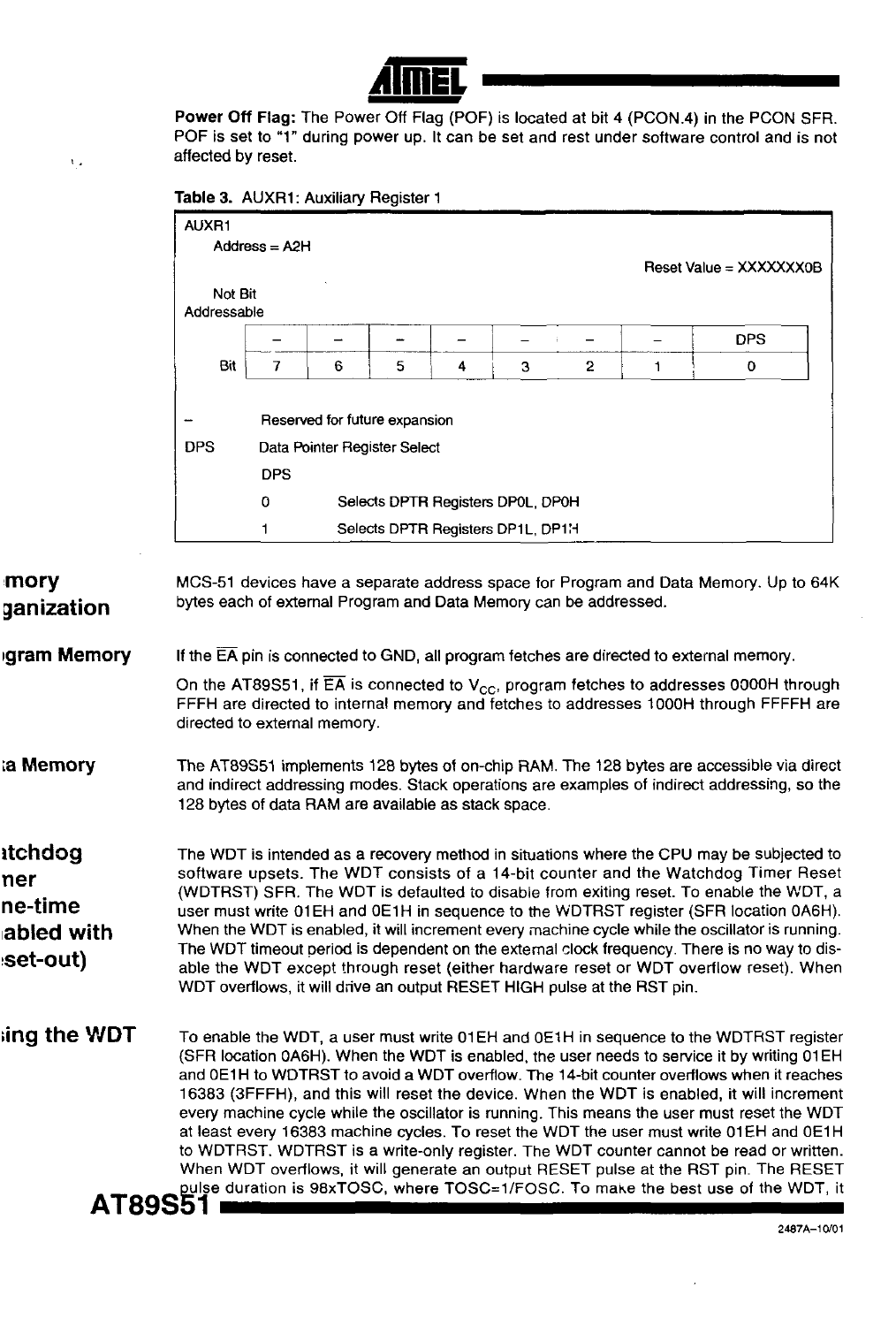| ٠,                                    | should be serviced in those sections of code that will periodically be executed within the time<br>required to prevent a WDT reset.                                                                                                                                                                                                                                                                                                                                                                                                                                                                                                                                                                                                                                                                                                                                                                                                                          |
|---------------------------------------|--------------------------------------------------------------------------------------------------------------------------------------------------------------------------------------------------------------------------------------------------------------------------------------------------------------------------------------------------------------------------------------------------------------------------------------------------------------------------------------------------------------------------------------------------------------------------------------------------------------------------------------------------------------------------------------------------------------------------------------------------------------------------------------------------------------------------------------------------------------------------------------------------------------------------------------------------------------|
| <b>T</b> During<br>ver-down<br>I Idle | In Power-down mode the oscillator stops, which means the WDT also stops. While in Power-<br>down mode, the user does not need to service the WDT. There are two methods of exiting<br>Power-down mode: by a hardware reset or via a level-activated external interrupt, which is<br>enabled prior to entering Power-down mode. When Power-down is exited with hardware reset,<br>servicing the WDT should occur as it normally does whenever the AT89S51 is reset. Exiting<br>Power-down with an interrupt is significantly different. The interrupt is held low long enough for<br>the oscillator to stabilize. When the interrupt is brought high, the interrupt is serviced. To pre-<br>vent the WDT from resetting the device while the interrupt pin is held low, the WDT is not<br>started until the interrupt is pulled high. It is suggested that the WDT be reset during the inter-<br>rupt service for the interrupt used to exit Power-down mode. |
|                                       | To ensure that the WDT does not overflow within a few states of exiting Power-down, it is best<br>to reset the WDT just before entering Power-down mode.                                                                                                                                                                                                                                                                                                                                                                                                                                                                                                                                                                                                                                                                                                                                                                                                     |
|                                       | Before going into the IDLE mode, the WDIDLE bit in SFR AUXR is used to determine whether<br>the WDT continues to count if enabled. The WDT keeps counting during IDLE (WDIDLE bit =<br>0) as the default state. To prevent the WDT from resetting the AT89S51 while in IDLE mode,<br>the user should always set up a timer that will periodically exit IDLE, service the WDT, and<br>reenter IDLE mode.                                                                                                                                                                                                                                                                                                                                                                                                                                                                                                                                                      |
|                                       | With WDIDLE bit enabled, the WDT will stop to count in IDLE mode and resumes the count<br>upon exit from IDLE.                                                                                                                                                                                                                                                                                                                                                                                                                                                                                                                                                                                                                                                                                                                                                                                                                                               |
| RT                                    | The UART in the AT89S51 operates the same way as the UART in the AT89C51. For further<br>information on the UART operation, refer to the ATMEL Web site (http://www.atmel.com).<br>From the home page, select 'Products', then '8051-Architecture Flash Microcontroller', then<br>'Product Overview'.                                                                                                                                                                                                                                                                                                                                                                                                                                                                                                                                                                                                                                                        |
| her 0 and 1                           | Timer 0 and Timer 1 in the AT89S51 operate the same way as Timer 0 and Timer 1 in the<br>AT89C51. For further information on the timers' operation, refer to the ATMEL Web site<br>(http://www.atmel.com). From the home page, select 'Products', then '8051-Architecture Flash<br>Microcontroller', then 'Product Overview'.                                                                                                                                                                                                                                                                                                                                                                                                                                                                                                                                                                                                                                |
| errupts                               | The AT89S51 has a total of five interrupt vectors: two external interrupts (INTO and INTT), two<br>timer interrupts (Timers 0 and 1), and the serial port interrupt. These interrupts are all shown in<br>Figure 1.                                                                                                                                                                                                                                                                                                                                                                                                                                                                                                                                                                                                                                                                                                                                          |
|                                       | Each of these interrupt sources can be individually enabled or disabled by setting or clearing a<br>bit in Special Function Register IE. IE also contains a global disable bit, EA, which disables all<br>interrupts at once.                                                                                                                                                                                                                                                                                                                                                                                                                                                                                                                                                                                                                                                                                                                                |
|                                       | Note that Table 4 shows that bit position IE.6 is unimplemented. In the AT89S51, bit position<br>IE.5 is also unimplemented. User software should not write 1s to these bit positions, since they<br>may be used in future AT89 products.                                                                                                                                                                                                                                                                                                                                                                                                                                                                                                                                                                                                                                                                                                                    |
|                                       | The Timer 0 and Timer 1 flags, TF0 and TF1, are set at S5P2 of the cycle in which the timers<br>overflow. The values are then polled by the circuitry in the next cycle                                                                                                                                                                                                                                                                                                                                                                                                                                                                                                                                                                                                                                                                                                                                                                                      |



يكتنبسيرهن

 $\bar{z}$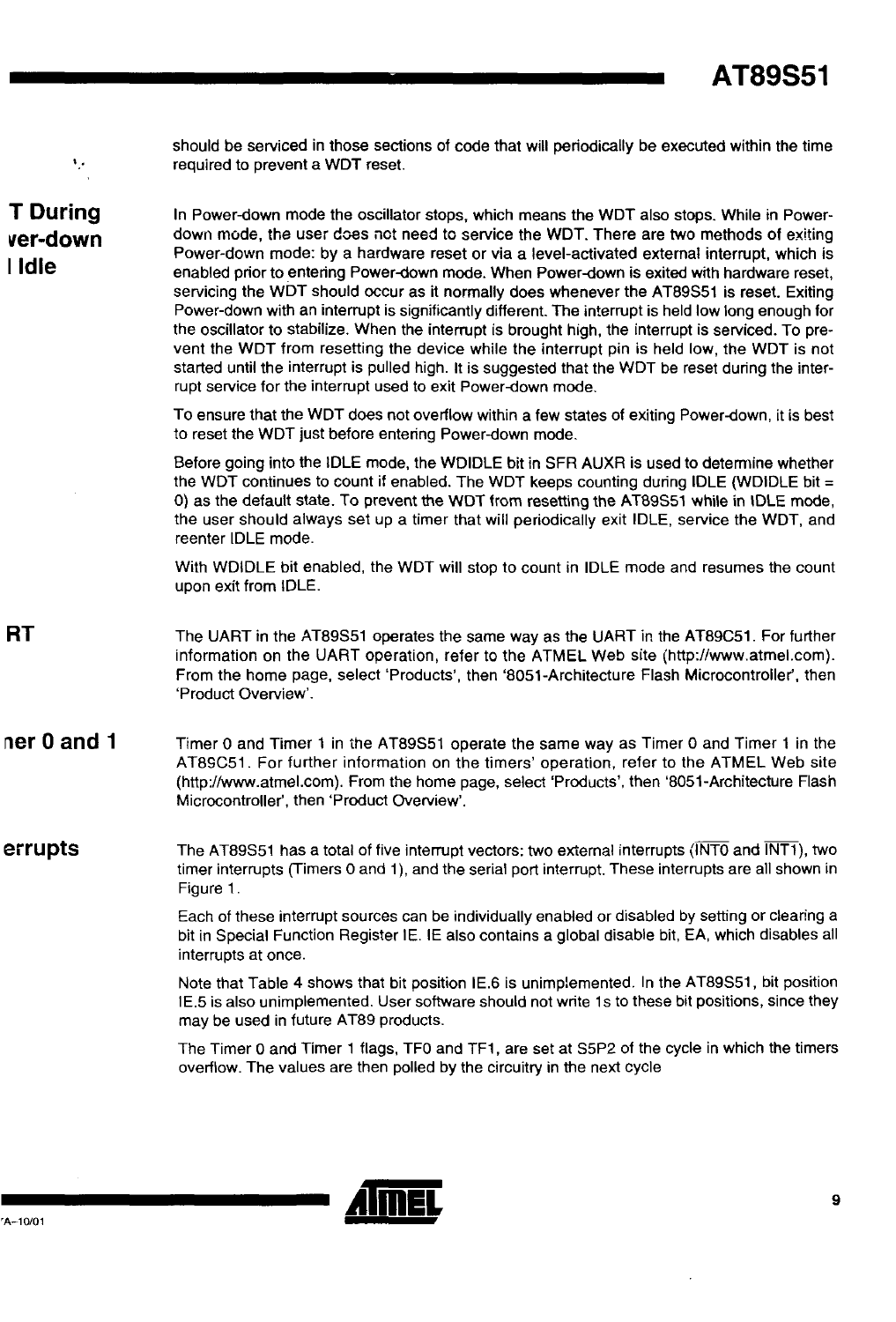

## **Table** 4. Interrupt Enable (IE) Register

 $\bar{\Sigma}$  .

| (MSB) |   | ----                                    | ------ | (LSB) |                 |  |
|-------|---|-----------------------------------------|--------|-------|-----------------|--|
| ᄄ     | - |                                         | ES     | EX1   | EX <sub>0</sub> |  |
|       |   | Enable Bit $= 1$ enables the interrupt. |        |       |                 |  |

Enable Bit = 0 disables the interrupt.

| Symbol          | Position | <b>Function</b>                                                                                                                                                                              |
|-----------------|----------|----------------------------------------------------------------------------------------------------------------------------------------------------------------------------------------------|
| EA              | IE.7     | Disables all interrupts. If $EA = 0$ , no interrupt is<br>acknowledged. If $EA = 1$ , each interrupt source is<br>individually enabled or disabled by setting or clearing<br>its enable bit. |
|                 | IE.6     | Reserved                                                                                                                                                                                     |
|                 | IE.5     | Reserved                                                                                                                                                                                     |
| ES              | IE.4     | Serial Port interrupt enable bit                                                                                                                                                             |
| ET <sub>1</sub> | IE.3     | Timer 1 interrupt enable bit                                                                                                                                                                 |
| EX <sub>1</sub> | IE.2     | External interrupt 1 enable bit                                                                                                                                                              |
| ET0             | IE.1     | Timer 0 interrupt enable bit                                                                                                                                                                 |
| EX <sub>0</sub> | IE.0     | External interrupt 0 enable bit                                                                                                                                                              |
| products.       |          | User software should never write 1s to reserved bits, because they may be used in future AT89                                                                                                |

#### **Figure** 1. Interrupt Sources

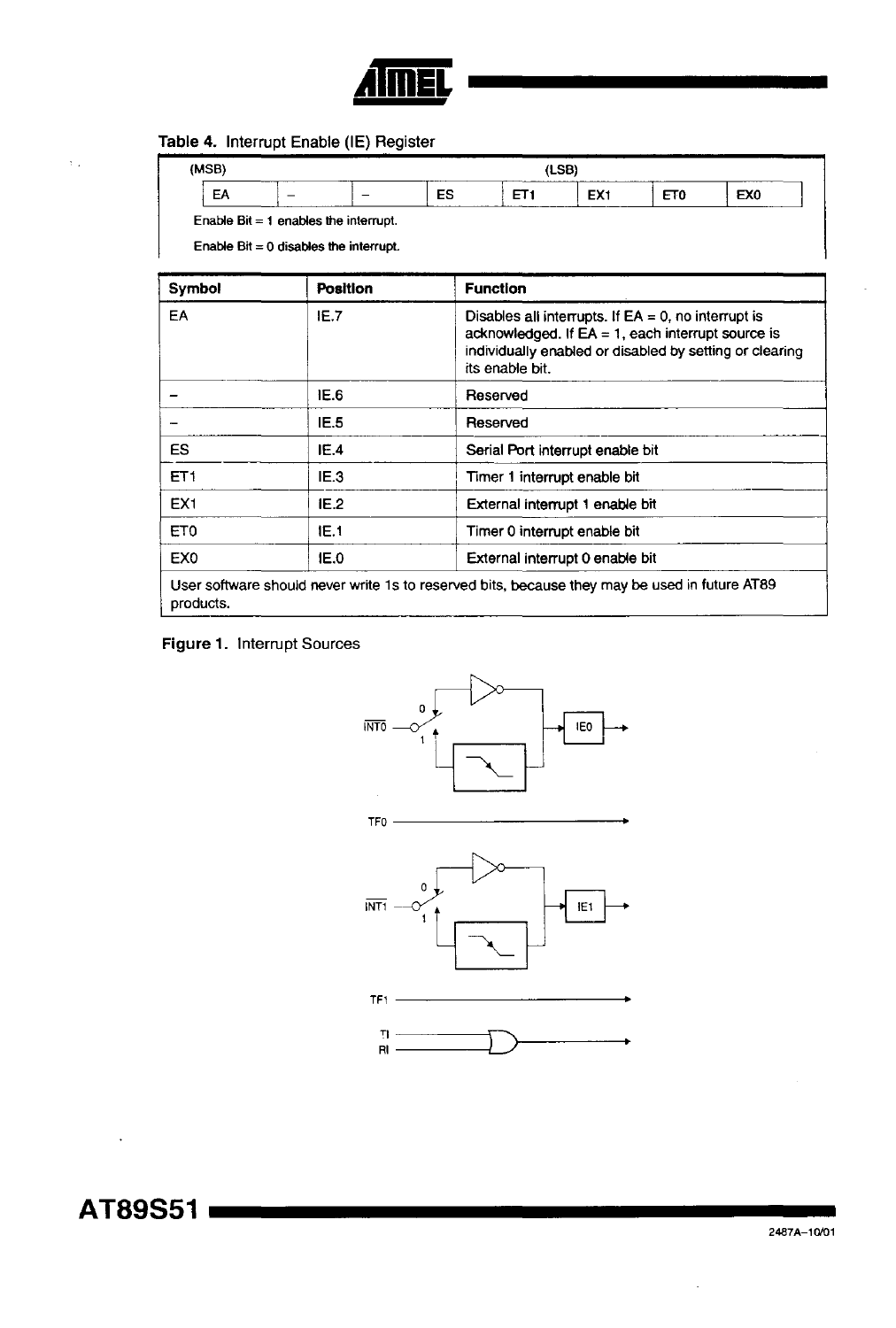# **cillator aracterJstics**

XTAL1 and XTAL2 are the input and output, respectively, of an inverting amplifier that can be configured for use as an on-chip oscillator, as shown in Figure 2. Either a quartz crystal or ceramic resonator may be used. To drive the device from an external clock source, XTAl2 should be left unconnected while XTAL1 is driven, as shown in Figure 3. There are no requirements on the duty cycle of the external clock signal, since the input to the internal clocking circuitry is through a divide-by-two flip-flop, but minimum and maximum voltage high and low time specifications must be observed.

Figure 2. Oscillator Connections



Note: C1, C2 = 30 pF  $\pm$  10 pF for Crystals = 40 pF  $\pm$  10 pF for Ceramic Resonators

Figure 3. Extemal Clock Drive Configuration



**eMode**  In idle mode, the CPU puts itseli to sleep while all the on-chip peripherals remain active. The mode is invoked by software. The content of the on-chip RAM and all the special function registers remain unchanged during this mode. The idle mode can be terminated by any enabled interrupt or by a hardware reset. Note that when idle mode is terminated by a hardware reset, the device normally resumes program execution from where it left off, up to two machine cycles before the internal reset algorithm takes control. On-chip hardware inhibits access to internal RAM in this event, but access to the port pins is not inhibited. To eliminate the possibility of an unexpected write to a port pin when idle mode is terminated by a reset, the instruction following the one that invokes idle mode should not write to a port pin or to external memory.

**Iwer-down >de**  In the Power-down mode, the oscillator is stopped, and the instruction that invokes Powerdown is the last instruction executed. The on-chip RAM and Special Function Registers retain their values until the Power-down mode is terminated. Exit from Power-down mode can be initiated either by a hardware reset or by activation of an enabled external interrupt into INTO or INT1. Reset redefines the SFRs but does not change the on-chip RAM. The reset should not be activated before  $V_{CC}$  is restored to its normal operating level and must be held active long enough to allow the oscillator to restart and stabilize.

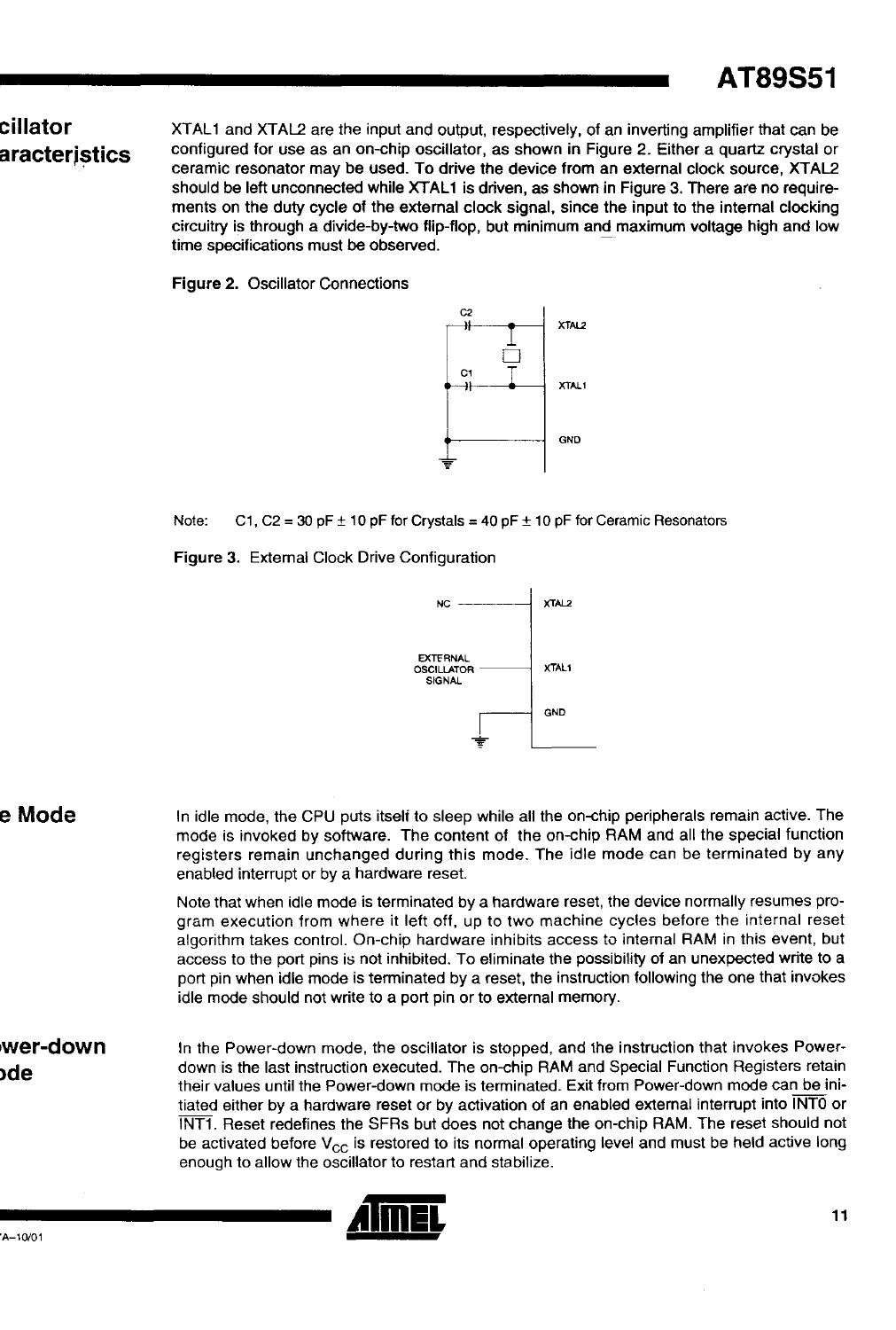| Mode       | <b>Program Memory</b> | <b>ALE</b> | <b>PSEN</b> | <b>PORTO</b> | PORT <sub>1</sub> | PORT <sub>2</sub> | PORT3 |
|------------|-----------------------|------------|-------------|--------------|-------------------|-------------------|-------|
| Idle       | Internal              |            |             | Data         | Data              | Data              | Data  |
| Idie       | External              |            |             | Float        | Data              | <b>Address</b>    | Data  |
| Power-down | internal              | 0          | 0           | Data         | Data              | Data              | Data  |
| Power-down | External              | 0          | o           | Float        | Data              | Data              | Data  |

Table 5. Status of External Pins During Idle and Power-down Modes

# gram nory Lock

'.'

The AT89S51 has three lock bits that can be left unprogrammed (U) or can be programmed (P) to obtain the additional features listed in the following table.

#### Table 6. Lock Bit Protection Modes

|   | <b>Program Lock Bits</b> |                 |     |                                                                                                                                                                                                                          |
|---|--------------------------|-----------------|-----|--------------------------------------------------------------------------------------------------------------------------------------------------------------------------------------------------------------------------|
|   | LB1                      | LB <sub>2</sub> | LB3 | <b>Protection Type</b>                                                                                                                                                                                                   |
|   | υ                        | U               | U   | No program lock features                                                                                                                                                                                                 |
| 2 | P                        |                 | U   | MOVC instructions executed from external program<br>memory are disabled from fetching code bytes from internal<br>memory, EA is sampled and latched on reset, and further<br>programming of the Flash memory is disabled |
| з | p                        | P               | U   | Same as mode 2, but verify is also disabled                                                                                                                                                                              |
|   | n                        | P               | P   | Same as mode 3, but external execution is also disabled                                                                                                                                                                  |

When lock bit 1 is programmed, the logic level at the  $\overline{EA}$  pin is sampled and latched during reset. If the device is powered up without a reset, the latch initializes to a random value and holds that value until reset is activated. The latched value of  $\overline{\mathsf{EA}}$  must agree with the current logic level at that pin in order for the device to function property.

# gramming Flash allel Mode

The AT89S51 is shipped with the on-chip Flash memory array ready to be programmed. The programming interface needs a high-voltage (12-volt) program enable signal and is compatible with conventional third-party Flash or EPROM programmers.

The AT89S51 code memory array is programmed byte-by-byte.

Programming Algorithm: Before programming the AT89S51, the address, data, and control signals should be set up according to the Flash programming mode table and Figures 13 and 14. To program the AT89S51, take the following steps:

- 1. Input the desired memory location on the address lines.
- 2. Input the appropriate data byte on the data lines.
- 3. Activate the correct combination of control signals.
- 4. Raise  $\overline{\mathsf{EA}}/\mathsf{V}_{\mathsf{PP}}$  to 12V.
- 5. Pulse ALE/PROG once to program a byte in the Flash array or the lock bits. The bytewrite cycle is self-timed and typically takes no more than 50  $\mu$ s. Repeat steps 1 through 5, changing the address and data for the entire array or until the end of the object file is reached.

Data Polling: The AT89S51 features Data Polling to indicate the end of a byte write cycle. During a write cycle, an attempted read of the last byte written will result in the complement of the written data on PO.7. Once the write cycle has been completed, true data is valid on all outputs, and the next cycle may begin. Data Polling may begin any time after a write cycle has been initiated.

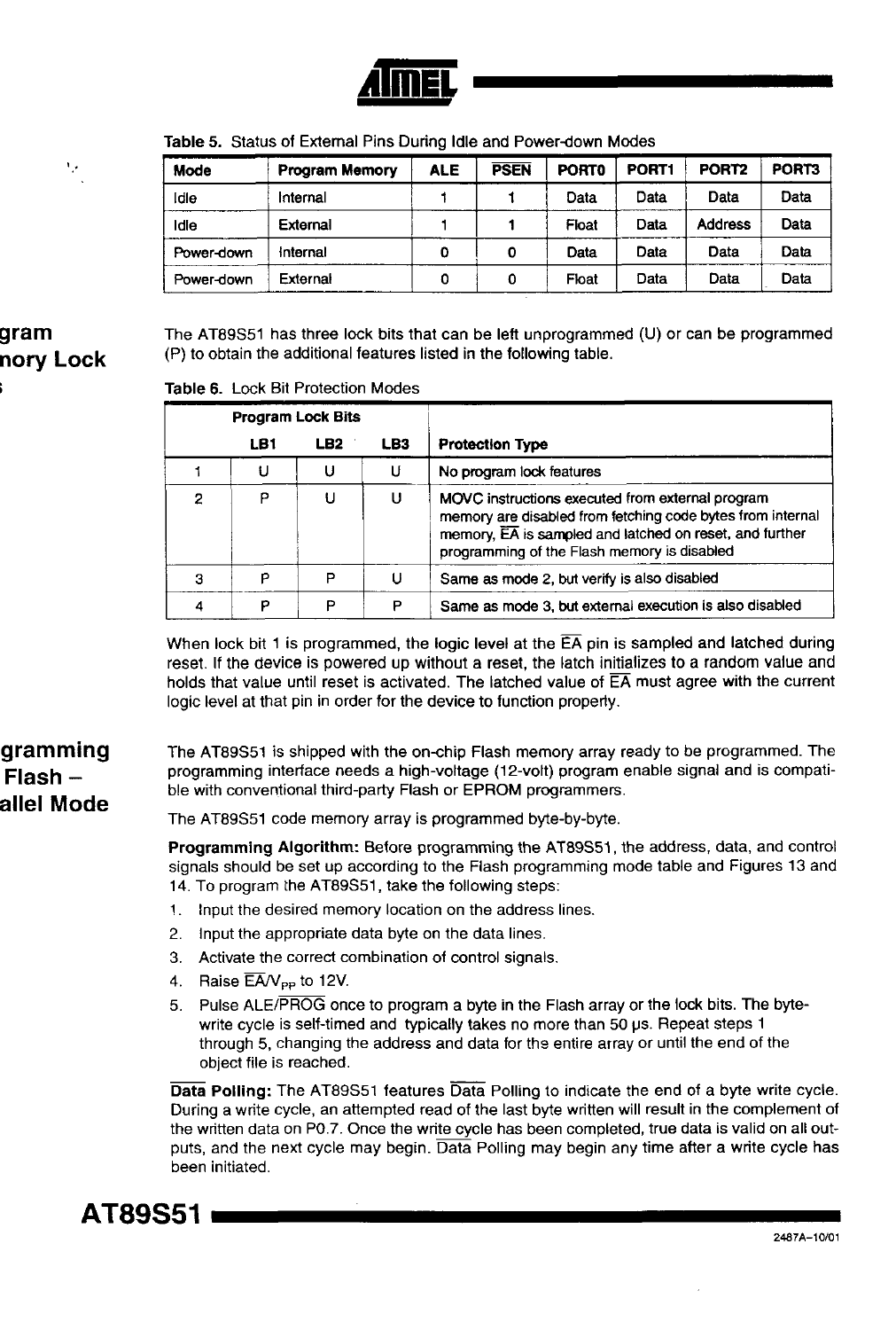Ready/Busy: The progress of byte programming can also be monitored by the RDY/BSY output signal. P3.0 is pulled low after ALE goes high during programming to indicate BUSY. P3.0 is pulled high again when programming is done to indicate READY.

Program Verify: If lock bits LB1 and LB2 have not been programmed, the programmed code data can be read back via the address and data lines for verification. The status of the individual lock bits can be verified directly by reading them back.

Reading the Signature Bytes: The signature bytes are read by the same procedure as a normal verification of locations OOOH, 100H, and 200H, except that P3.6 and P3.7 must be pulled to a logic low. The values retumed are as follows.

(OOOH) = 1 EH indicates manufactured by Atmel  $(100H) = 51H$  indicates 89S51  $(200H) = 06H$ 

Chip Erase: In the parallel programming mode, a chip erase operation is initiated by using the proper combination of control signals and by pulsing ALE/PROG low for a duration of 200 ns -500 ns.

In the serial programming mode, a chip erase operation is initiated by issuing the Chip Erase instruction. In this mode, chip erase is self-timed and takes about 500 ms.

During chip erase, a serial read from any address location will return OOH at the data output.

gramming The Code memory array can be programmed using the serial ISP interface while RST is pulled to V<sub>cc</sub>. The serial interface consists of pins SCK, MOSI (input) and MISO (output). After RST is set high, the Prograrnming Enable instruction needs to be executed first before other operations can be executed. Before a reprogramming sequence can occur, a Chip Erase operation is required.

> The Chip Erase operation turns the content of every memory location in the Code array into FFH.

> Either an external system clock can be supplied at pin XTAL1 or a crystal needs to be connected across pins XTAL1 and XTAL2. The maximum serial clock (SCK) frequency should be less than 1/16 of the crystal frequency. With a 33 MHz oscillator clock, the maximum SCK frequency is 2 MHz.

gramming To program and verify the AT89S51 in the serial programming mode, the following sequence is recommended:

1. Power-up sequence:

Apply power between VCC and GND pins. Set RST pin to "H".

If a crystal is not connected across pins XTAL1 and XTAL2, apply a 3 MHz to 33 MHz clock to XTAL1 pin and wait for at least 10 milliseconds.

- 2. Enable serial programming by sending the Programming Enable serial instruction to pin MOSI/P1.5. The frequency of the shift clock supplied at pin SCK/P1.7 needs to be less than the CPU clock at XTAL1 divided by 16.
- 3. The Code array is programmed one byte at a time in either the Byte or Page mode. The write cycle is self-timed and typically takes less than 0.5 ms at 5V.
- 4. Any memory location can be verified by using the Read instruction that returns the content at the selected address at serial output MISO/P1.6.
- 5. At the end of a programming session, RST can be set low to commence normal device operation.



# Flash ial Mode

, .

# ial orithm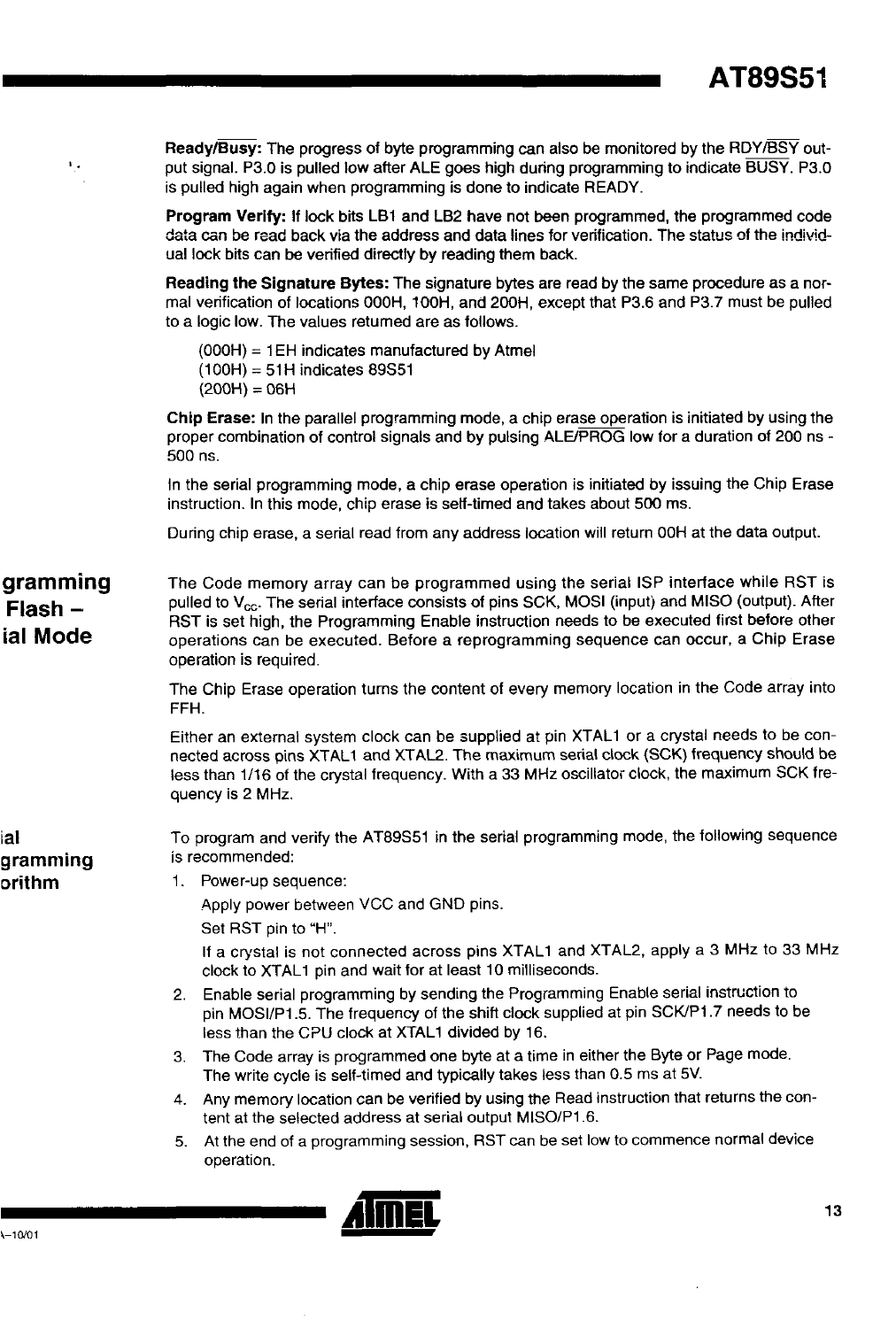

Power-off sequence (if needed):

Set XTAL1 to "L" (if a crystal is not used). Set RST to "L".

Turn V<sub>CC</sub> power off.

Data Polling: The Data Polling feature is also available in the serial mode, In this mode, during a write cycle an attempted read of the last byte written will result in the complement of the MSB of the serial output byte on MISO.

The Instruction Set for Serial Programming follows a 4-byte protocol and is shown in Table 8 on page 18.

# **amming** rface  $$ ıllel Mode

ramming **uction Set** 

il

 $\mathcal{V}$  .

Every code byte in the Flash array can be programmed by using the appropriate combination of control signals. The write operation cycle is self-timed and once initiated, will automatically time itself to completion.

All major programming vendors offer worldwide support for the Atmel microcontroller series. Please contact your local programming vendor for the appropriate software revision.

|                       |              |            |             | <b>ALE/</b>   | EA/          |                  |      |      |      |              | P0.7-0                             | P2.3-0                    | P1.7-0         |  |
|-----------------------|--------------|------------|-------------|---------------|--------------|------------------|------|------|------|--------------|------------------------------------|---------------------------|----------------|--|
|                       | $V_{\rm CC}$ | <b>RST</b> | <b>PSEN</b> | <b>PROG</b>   | $V_{\rm pp}$ | P <sub>2.6</sub> | P2.7 | P3.3 | P3.6 | P3.7         | Data                               |                           | <b>Address</b> |  |
| Code Data             | 5V           | н          | Г           | (2)<br>$\sim$ | <b>12V</b>   | L                | н    | H    | H    | н            | $D_{\text{IN}}$                    | A11-8                     | A7-0           |  |
| Code Data             | 5V           | H          | L           | H             | H            | L                | L    | L    | н    | H            | $D_{\text{OUT}}$                   | A11-8                     | A7-0           |  |
| Lock Bit 1            | 5V           | Н          | L           | (3)<br>$\sim$ | 12V          | H                | H    | н    | н    | н            | X                                  | X                         | X              |  |
| Lock Bit 2            | 5V           | H          | L           | (3)<br>$\sim$ | <b>12V</b>   | H                | н    | H    | L    | Г            | $\mathsf{x}$                       | x                         | X              |  |
| Lock Bit 3            | 5V           | н          | L           | (3)<br>$\sim$ | <b>12V</b>   | H                | L    | н    | н    | $\mathsf{L}$ | x<br>$\mathbb{Z}_4$                | X                         | x              |  |
| <b>Lock Bits</b><br>3 | 5V           | Н          | L           | н             | H            | H                | H    | L    | H    | L            | P0.2.<br>P0.3.<br>P <sub>0.4</sub> | $\boldsymbol{\mathsf{x}}$ | $\pmb{\times}$ |  |
| Erase                 | 5V           | н          | L           | (1)           | <b>12V</b>   | н                | L    | H    | L    | L            | х                                  | Х                         | $\mathbf{x}$   |  |
| Atmel ID              | 5V           | H          | L           | н             | H            | L                | L    | L    | Г    | L            | 1EH                                | 0000                      | OOH            |  |
| Device ID             | 5V           | н          | L           | $\mathsf{H}$  | H            | L                | Г    | L    | L    | L            | 51H                                | 0001                      | OOH            |  |
| Device ID             | 5V           | H          | L           | Η             | н            | L                | L    | L    | Г    | L            | 06H                                | 0010                      | 00H            |  |

#### 7. Flash Programming Modes

1. Each PROG pulse is 200 ns - 500 ns for Chip Erase.

2. Each PROG pulse is 200 ns - 500 ns for Write Code Data.

3. Each PROG pulse is 200 ns - 500 ns for Write Lock Bits.

4. RDY/BSY signal is output on P3.0 during programming.

5.  $X =$  don't care.

**AT89S51**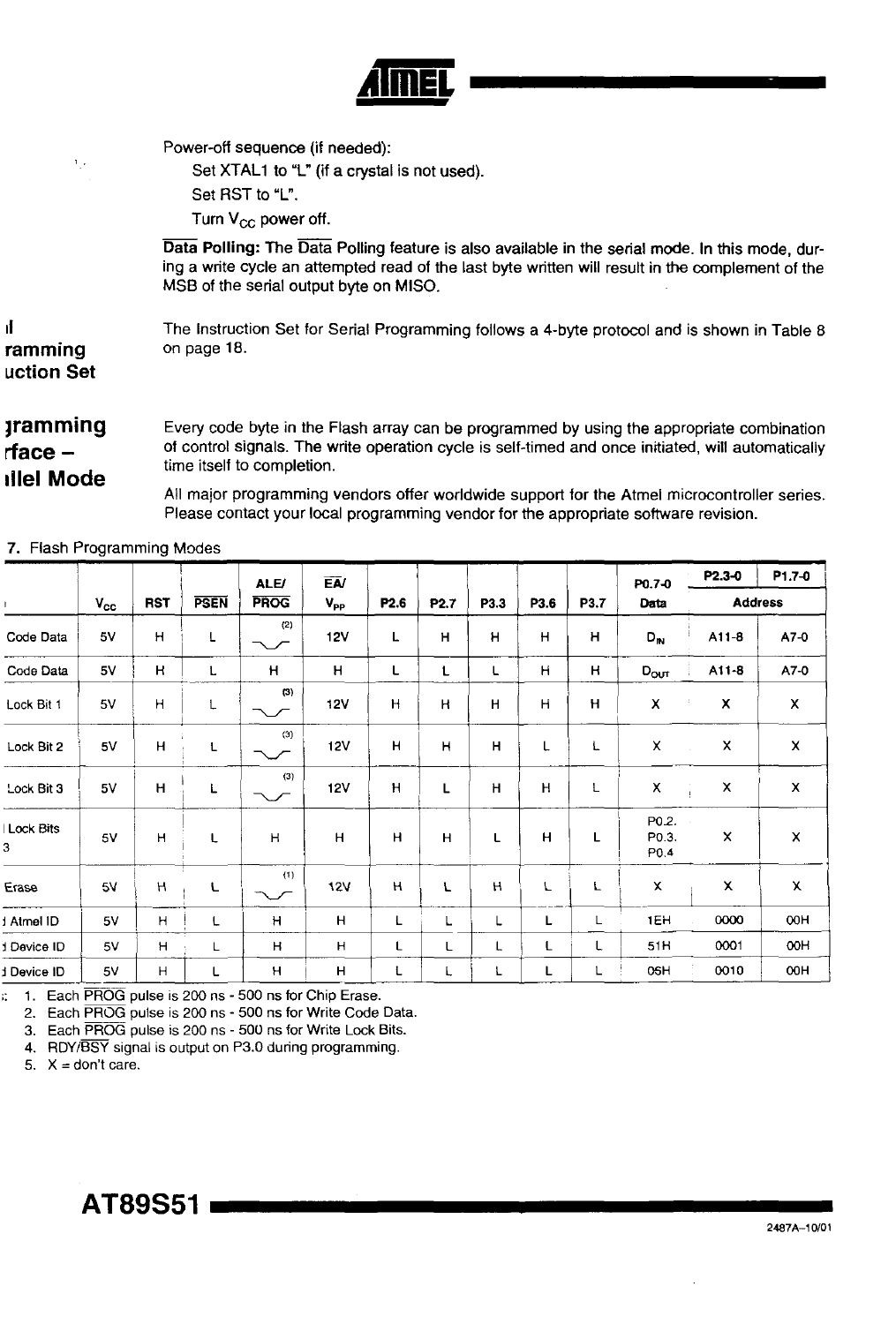

#### Figure 4. Programming the Flash Memory (Parallel Mode)







 $\bar{V}_\mu$ 

 $\mathbf{r}$ 

 $\overline{\phantom{a}}$